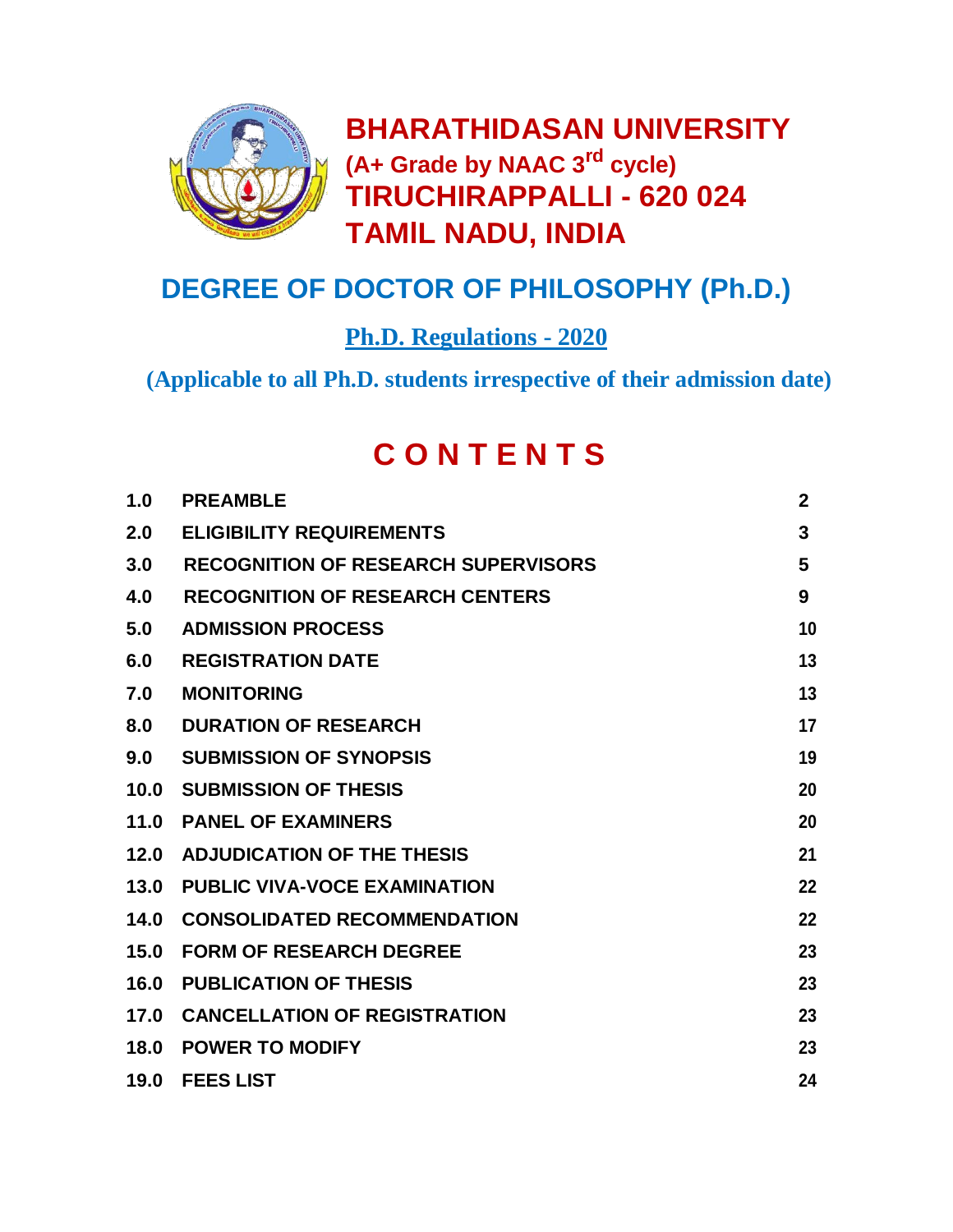#### **1.0 PREAMBLE**

The Doctor of Philosophy (Ph.D.) degree is the highest academic degree which requires extended study and extensive intellectual effort. Ph.D. degree is awarded to a candidate who, as per these regulations, has submitted a thesis or dissertation on the basis of original and independent research in any particular subject / discipline or involving more than one discipline (inter-disciplinary) that makes a contribution to the advancement of knowledge, which is approved by Board of Examiners as required. The regulations of Bharathidasan University from the admission to the Ph.D programme to the award "Degree of Doctor of Philosophy" are based on the UGC (Minimum Standards and Procedure for award of Ph.D. degree) Regulations dated 5<sup>th</sup> May 2016.

#### **1.1 PLACES OF RESEARCH**

Research leading to Ph.D. (Full-time / Part-time) degree must be carried out only in the places mentioned in 1.1.1 to 1.1.3 which have been recognized as centers for research and training in the subjects approved by Bharathidasan University.

1.1.1 Schools / Departments / Centres / Extension Centres of Bharathidasan University

(or)

1.1.2 Approved Research Centers / Departments of the (Constituent / Autonomous / Aided / Self-financing) Colleges affiliated to Bharathidasan University

(or)

1.1.3 Regional / National Institutions / Research Laboratories / Organizations / their Regional Laboratories / Centres of Institution / Industrial Establishments based at any part of India

#### **1.2 CATEGORIES OF Ph.D. SCHOLARS**

- (i) Full-time Research Scholars
- (ii) Part-time Research Scholars

#### **1.3 FULL-TIME RESEARCH SCHOLARS**

Candidates who pursue their Full-time doctoral research under the guidance of a Research Supervisor in the places mentioned in 1.1.

#### **1.4 PART-TIME RESEARCH SCHOLARS**

Candidates who are presently employed either Regular or Temporary basis with a minimum of one year of continuous service / Guest lecturers with the minimum of 2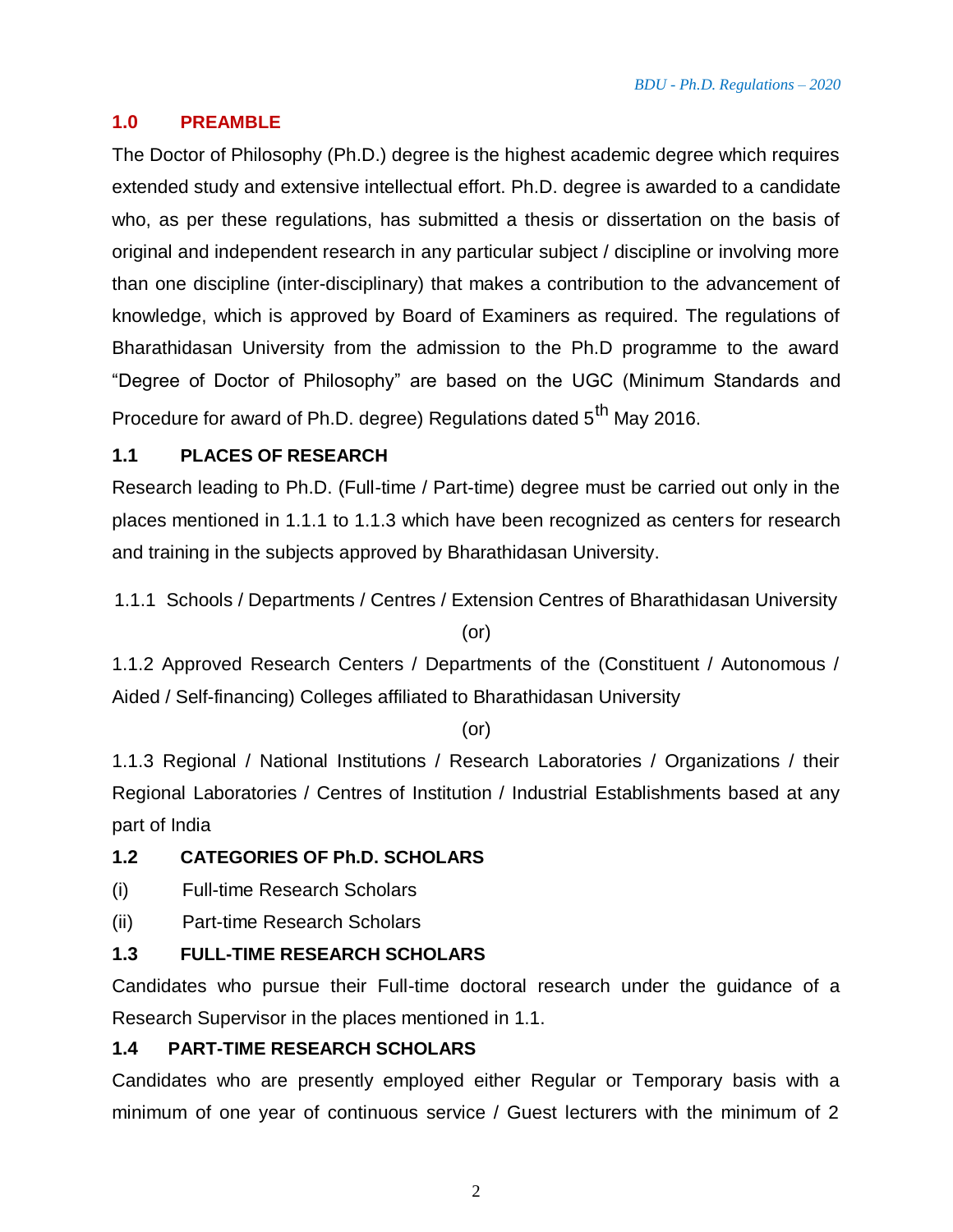years service with break (4 semesters) are allowed in any department / college / institute / industry / organization may pursue their doctoral research under the guidance of a Research Supervisor on Part-time basis in the places mentioned in 1.1.

#### **2.0 ELIGIBILITY REQUIREMENTS**

Candidates with M.Phil. qualification, their PG and M.Phil. programs should be in the same subject / discipline and also the qualification of Ph.D. entrance test is required. Candidates qualified from other States, who are applying for Ph.D. admission should submit the eligibility certificate from Bharathidasan University.

#### **2.1 Full-time Research Scholars**

2.1.1 Candidates who have qualified for Master's degree (10 + 2 + 3 + 2 pattern or equivalent in that order) of this university or any other university recognized by UGC as equivalent thereto with not less than 55% of marks or a CGPA of 5.51 in the 10 point scale under CBCS, under the Faculty of Arts, Science, Fine Arts, Indian and other languages, Management, Law, Education / Educational Technology, Engineering, Technology, Commerce, Pharmacy, Medicine, Surgery, Veterinary Science, etc., are eligible to register for Ph.D. in Bharathidasan University under this category. Candidates, who have qualified for CA / CFA / ACS / ICWA with basic degree, are also eligible to register for Ph.D. in Bharathidasan University under this category. Their Course of study must be as per the regulations of this University or any other University accredited by UGC for the award of the degrees in the respective discipline of study corelatable with those of Bharathidasan University. Candidates belong to OBC (Non-Creamy Layer) / SC / ST / differently-abled category are eligible for 5% exemption from the prescribed minimum marks. The candidates who have qualified for Master's Degree prior to 19-9-1991, with not less than 50% of marks, are also eligible to register for Ph.D. programme in Bharathidasan University.

Qualifying Marks in Master's Degree:

55% of marks / 5.51 of CGPA in the 10 point scale under CBCS or above 50% of marks or above for OBC (Non-Creamy Layer) / SC / ST / Differently Abled 50% of marks or above for those who got Master's degree prior to 19-9-1991

2.1.2 Research Fellows of the Council for Scientific and Industrial Research (CSIR) / Indian Council for Agricultural Research (ICAR) / Bhabha Atomic Research Centre */* Researchers, Scientists and JRF/SRF/Project Fellows etc., working in research projects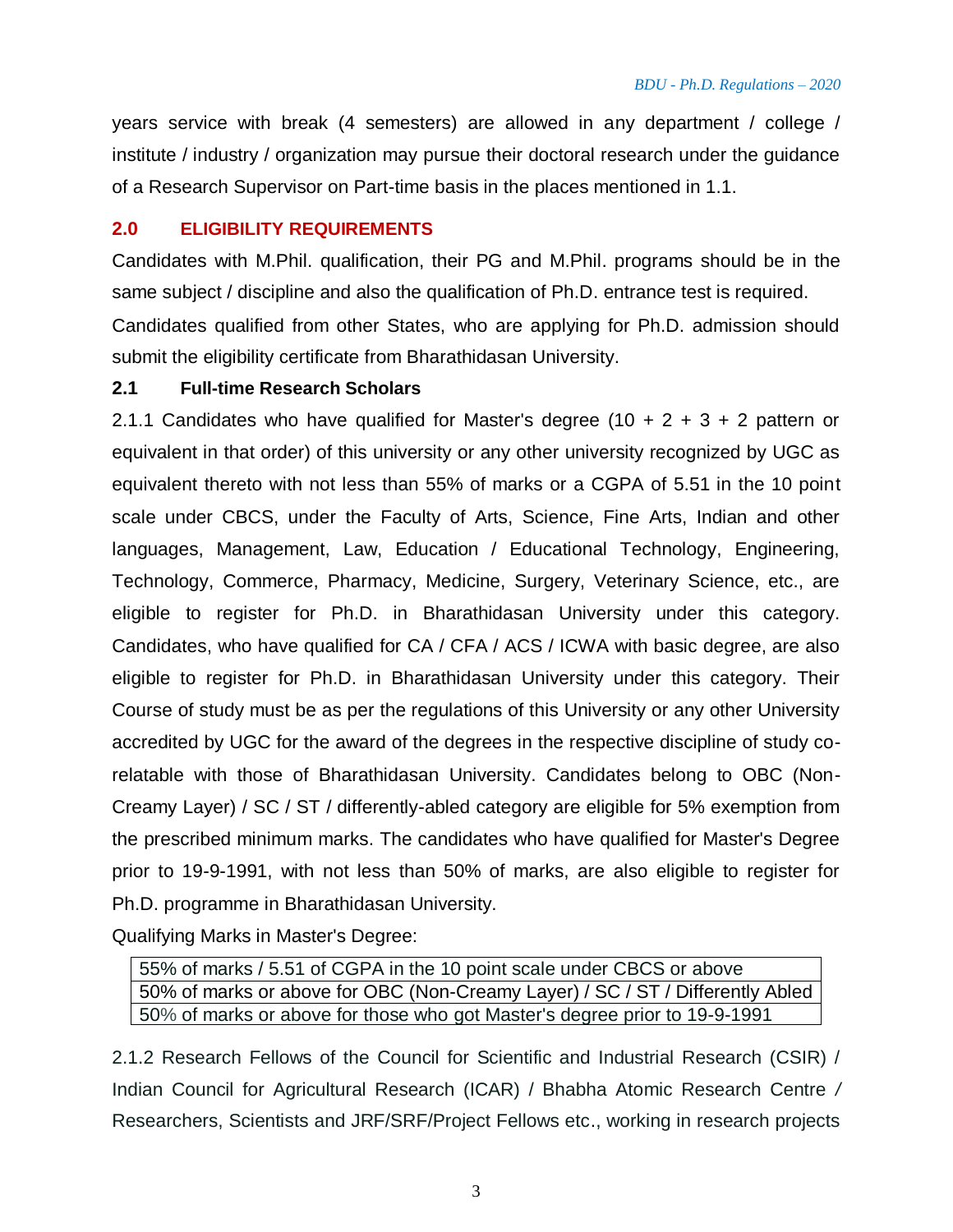funded by external agencies such as DST / CSIR / UGC / MoEF / DOD and similar national and state level organizations and executed by this University / recognized research centres of the colleges affiliated to this University and Regional and National Institutions / Laboratories dedicated to Science and Technology development are also eligible to register for Ph.D. under Full-time Research provided they fulfill the eligibility norms as mentioned in 2.1.1.

2.1.3 Candidates working with regular salary in time-scale from the University / Research Centres are not eligible to apply for Full-time research category. Attendance is compulsory till the minimum research period.

#### **2.2 Part-time Research Scholars**

Candidates as mentioned in 1.4, who possess the eligibility requirements as mentioned in 2.1.1. Attendance of 30 days per year in one or more spells is compulsory till the minimum research period.

For Candidates who are employed in other States / Foreign, the guide should appoint a Co-supervisor in the place of their working. If the Co-supervisor is not available in the place of their working, then the supervisor should appoint a Co-supervisor from nearby Government research institution / University / College in the same discipline by enclosing a copy of guideship letter and this should be forwarded by the Head of the Institution / University / College. The Co-supervisor should attend the DRC and all Doctoral Committee meetings in person or through online.

#### **2.3 Conversion of Full-time to Part-time registration and vice-versa**

Bharathidasan University may permit to convert from Full-time to Part-time research or vice-versa in respect of registered Ph.D. candidates for valid reasons with subject to satisfying the regulations in force and the approval of the Vice-Chancellor. The minimum and maximum period of research will be decided on pro-rata basis, based on the period already completed in Full-time / Part-time category. The conversion is allowed only once during the complete period of research by paying the prescribed fee but not allowed for those who have already completed the maximum period under Fulltime or Part-time category.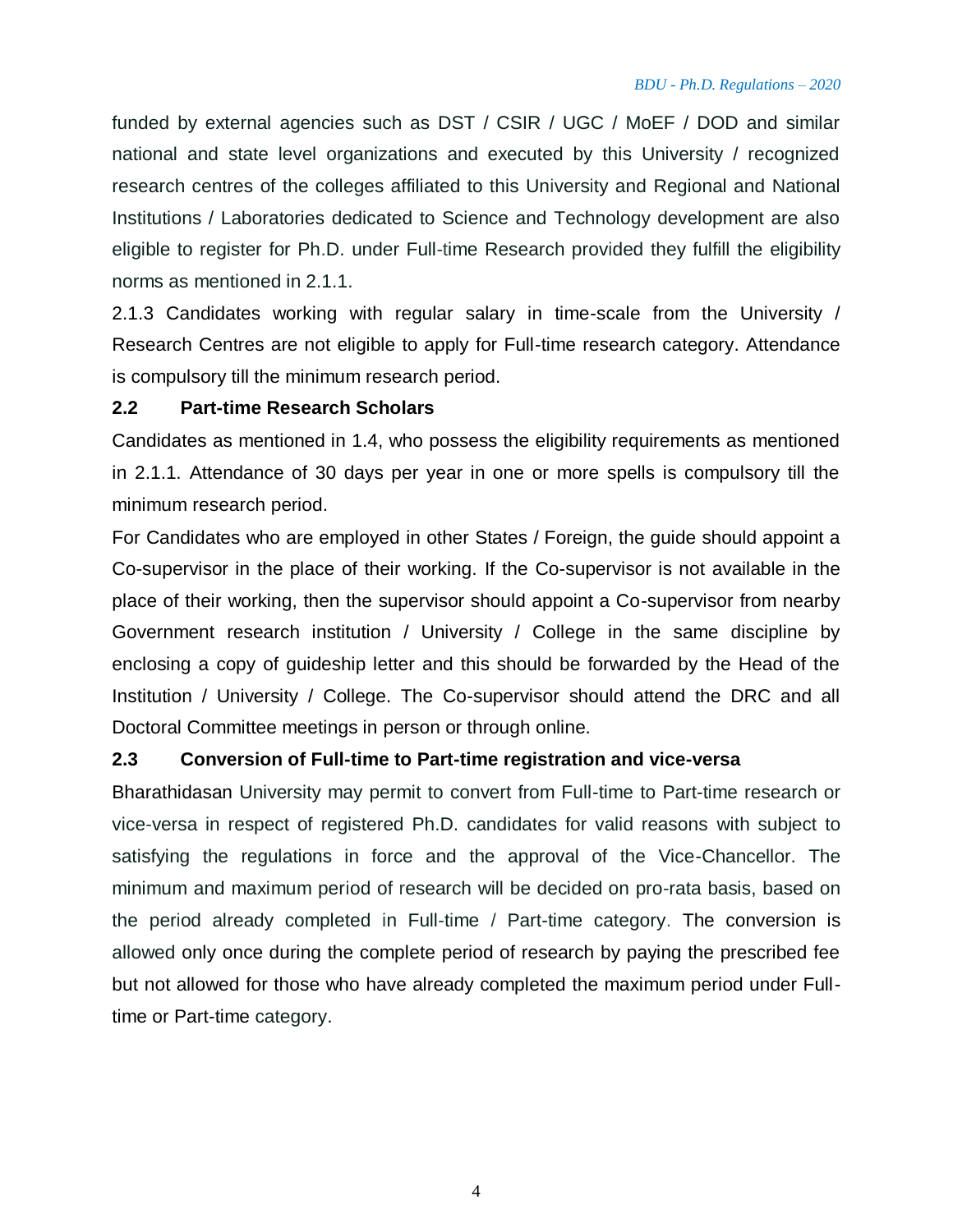#### **2.4 Eligibility for foreign students / NRIs**

Full-time and Part-time research candidates from abroad are permitted as mentioned in 1.3 and 1.4, who possess the equivalent eligibility requirements as mentioned in 2.1.1. They can apply with the necessary documents to decide their admission.

#### **3.0 RECOGNITION OF RESEARCH SUPERVISORS**

3.1 Teachers working on regular basis and not on any other category in Schools / Departments / Affiliated Colleges / Research Centres of Bharathidasan University, who have completed a minimum of one-year service **under the same employer** and proven research record in the form of research publications in the Journals enlisted in the UGC website / SCI / SSCI / Scopus / Thomson Reuter Journals after their Ph.D. Degree as given below, are eligible to apply for Research Advisorship. Faculty member should be the first author (or) second author (or) corresponding author.

| Professors:                  | Five research publications |
|------------------------------|----------------------------|
| <b>Associate Professors:</b> | Two research publications  |
| <b>Assistant Professors:</b> | Two research publications  |

3.1.1 The teachers working on a regular basis in the affiliated colleges shall produce a copy of the appointment order with the present basic pay in the scale of pay, GPF / EPF number and recent service certificate.

(i) A faculty member working on a regular basis, who applies for a Research Advisorship from a self-financing college, must submit a copy of the letter of "Qualification Approval" for Assistant Professor given by the Registrar of this University along with their application.

(ii) The faculty members of Government / Government-Aided colleges working on regular / permanent basis, who apply for Research Advisorship, are exempted from submission of a copy of the letter of "Qualification Approval" for Assistant Professor given by the Registrar.

(iii) Research Advisorship shall not be granted to the teachers working as Guest Lecturers / Teaching Assistants.

(iv) If a research Supervisor resigns and joins another college / institute, then he / she must produce the documents again to confirm that their present job is also a permanent position.

5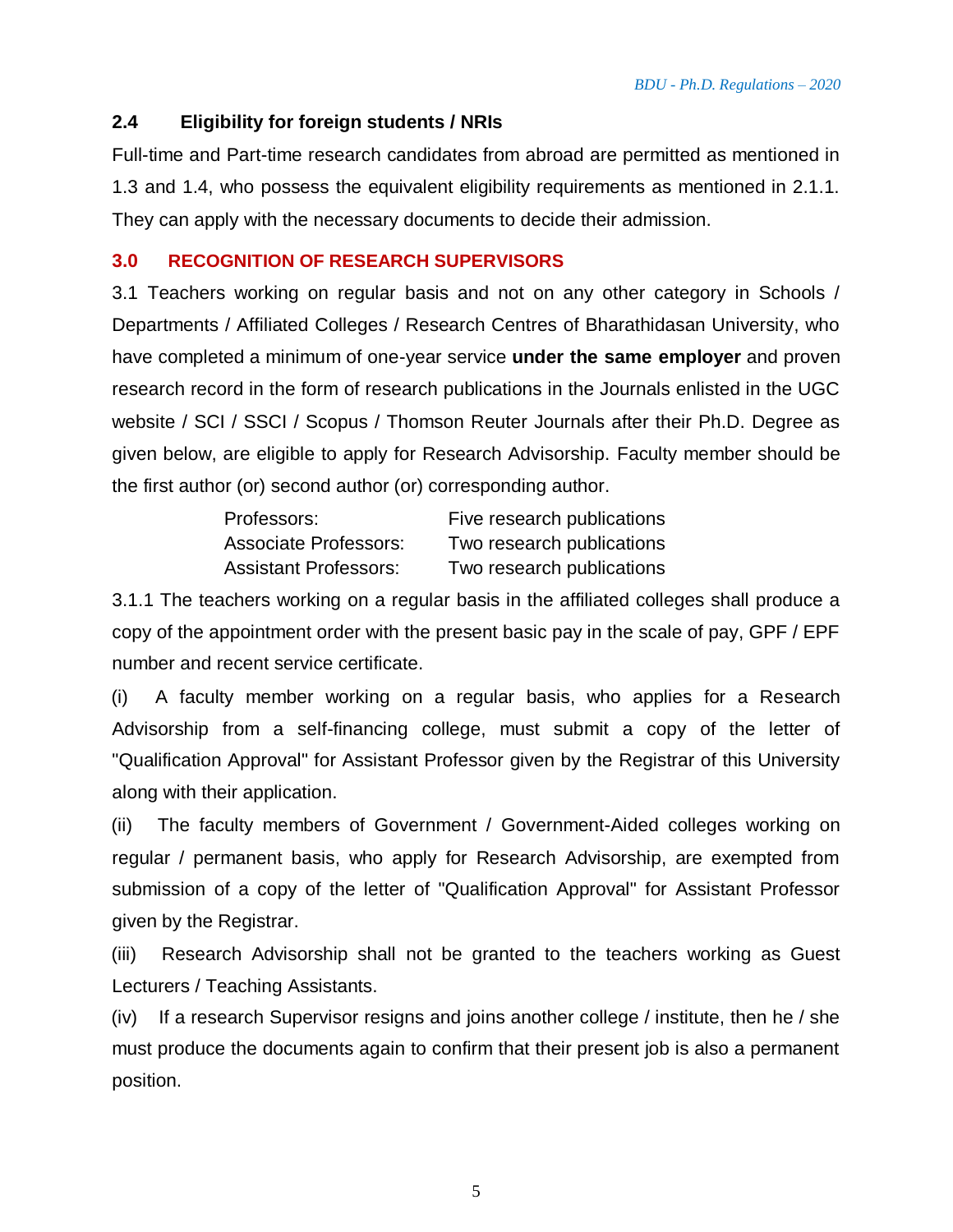3.2 Scientists / Researchers working on a regular basis in various Regional or National Institutions / Research Laboratories / Organizations / Industries (which are recognized as Research Centres by this University), who have completed a minimum of one-year service and proven research record in the form of Five research publications in the Journals enlisted in the UGC website after their Ph.D. Degree, are eligible to apply for Research Advisorship.

3.3 The individual mentioned in 3.1 and 3.2 desirous of getting themselves recognized as a Research Supervisor must apply to the University and seek for recognition. The University has the right to accept or reject the applications of individuals for recognition as a Research Supervisor. The applicants for Research Advisorship should pay the prescribed application processing fee of Rs. 3,000/- (Rupees Three Thousand only) by Online or Demand Draft favouring "Bharathidasan University, Tiruchirappalli." The age limit for applying for Research Advisorship shall generally be 3 years before the date of retirement of the faculty member. Applications beyond this period shall not be entertained.

3.4 A research supervisor is normally eligible to guide in his / her basic subject. As a special case, he / she may be permitted to guide in the relevant subject in which he / she has at least two publications as the corresponding author in journals enlisted in the UGC website (or) authored a book, after getting approval of the expert committee in the concerned subject as nominated by the Vice-Chancellor. The Research Advisorship is normally granted in one Subject only. The teacher shall continue to be the Research Supervisor only in the name of the working department. The Research Supervisor cannot have more than one Research Advisorship. If there are any issues, the decision of the Vice-Chancellor shall be final.

3.4.1 Further, a Research Supervisor in the field in which he/she has obtained his/her doctoral degree, but working as a regular member of the faculty in a different but related Department, can guide scholars for Ph.D. either in his/her field of Doctoral research or in the area of his/ her specialization in the department where he / she serves, after obtaining the Research Advisorship in the area of his/her specialization in the department where he / she serves.

#### **3.5 Maximum number of candidates under a Research Supervisor**

6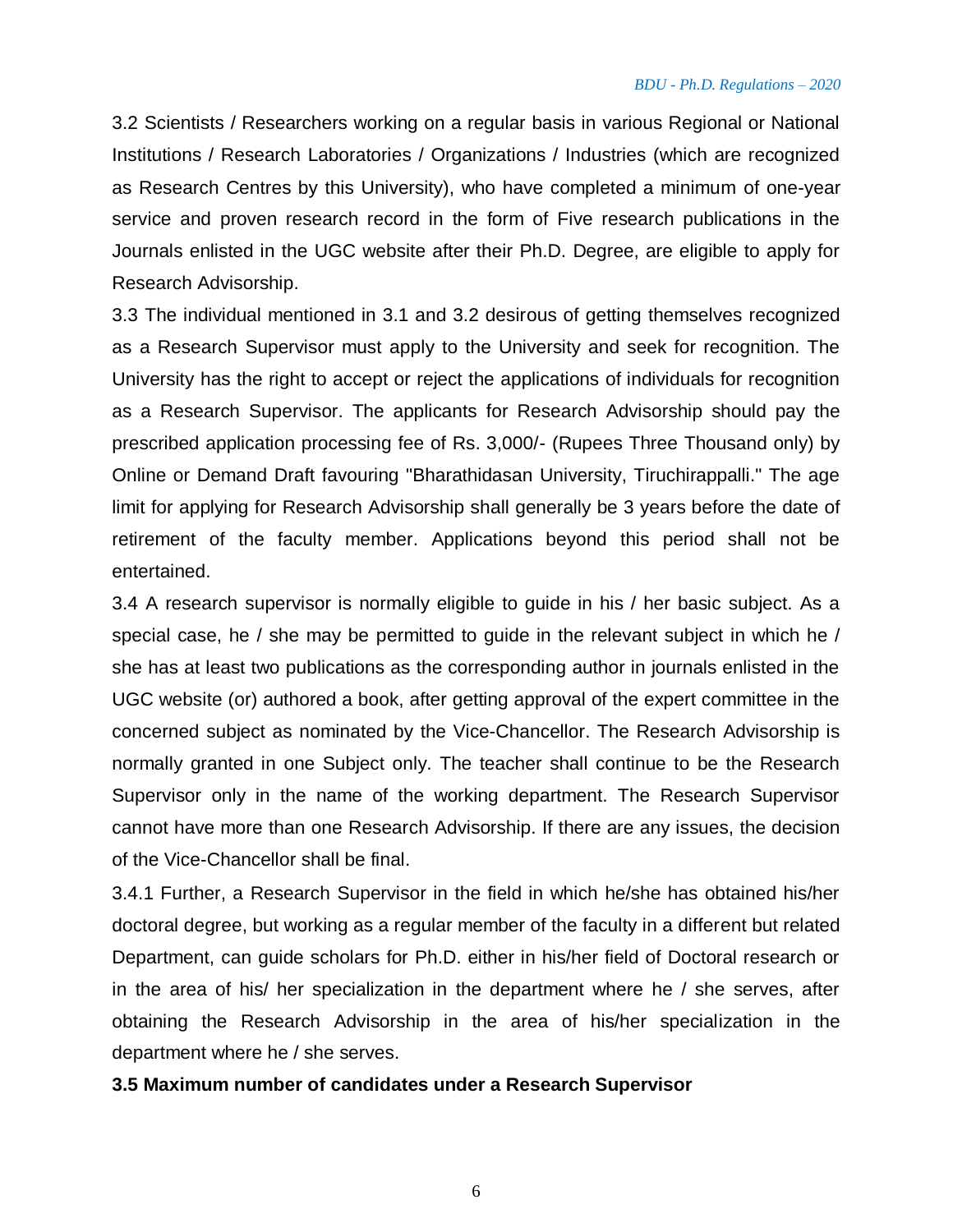| Designation                | Total number of Ph.D. candidates<br>including Full-time and Part-time |
|----------------------------|-----------------------------------------------------------------------|
| Professor                  |                                                                       |
| Associate Professor        |                                                                       |
| <b>Assistant Professor</b> |                                                                       |

After the completion of the minimum period of Ph.D., the Research Supervisor can admit new candidate in the place of existing candidate. However, the maximum numbers of students not exceed 6 Candidates for Assistant Professor, 8 Candidates for Associate Professor and 10 Candidates for Professor.

The Supervisor shall be required to give a declaration to this effect at the time of new Ph.D. candidates registration.

3.5.1 A recognized Research Supervisor automatically qualifies to guide M.Phil. candidates.

3.5.2 Any recognized research Supervisor could also serve as a Co-supervisor in his / her subject.

3.6 If a Research Advisor is transferred to another college coming under the jurisdiction of Bharathidasan University and that the department of the college is recognized by the university for Ph.D. research, the full-time and part-time research candidates of the Research Advisor should get change of centre by paying prescribed fee and continue their research under the same Supervisor at the department of the college to which a Research Advisor is posted on transfer.

3.6.1 Research Advisor is posted on transfer where the department of a college is not recognized as research centre by Bharathidasan University, then

(i) the full-time and part-time Ph.D. research candidates, who have registered for Ph.D. program under the above-said Research Advisor before his/her transfer, should either get change of guide by paying prescribed fee

(or)

(ii) the full-time and part-time Ph.D. research candidates can continue their research in the same college from which they registered for Ph.D. program under the same Research Advisor only after having a Co-supervisor in the same college in which they continue their research.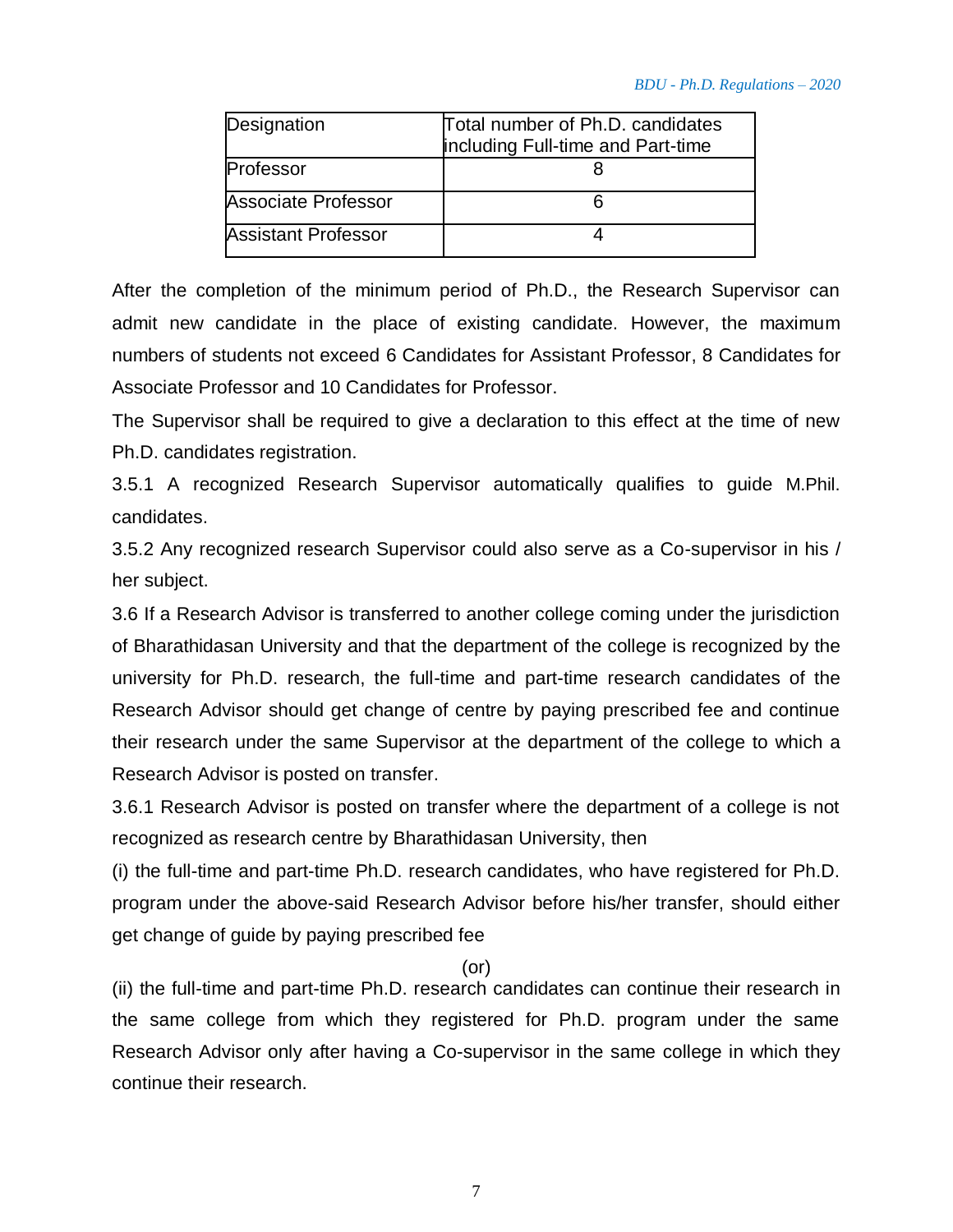(iii) A Research Supervisor can act as a Co-Supervisor for a maximum of 10 Research Scholars. In case, no Co-supervisor is available in the registered Department of a College, the Co-supervisor may be chosen from other Colleges / Institutions within the Bharathidasan University jurisdiction.

(iv) Co-Supervisor for Full-Time Scholars shall be nominated from other Universities, if necessary.

3.6.2 If a Research Advisor is transferred to a college situated outside the jurisdiction of Bharathidasan University, his/her full-time and part-time Ph.D. research candidates to pursue their research must get the change of Supervisor after paying prescribed fee or find a Co-supervisor in the same research department of the college registered, with the following conditions:

(i) If the research Supervisor migrates to any institute beyond Bharathidasan University jurisdiction after the completion of course-work / minimum registration period / synopsis of their research candidates, the Supervisor is permitted to continue the Ph.D. candidates with a Co-supervisor from the same or other Research Centre

(ii) If the research Supervisor transferred / migrates to any institution beyond Bharathidasan University jurisdiction, before the completion of course-work / minimum registration period / synopsis, the Supervisor should surrender the researchers to the research centre and the Ph.D. candidates must opt for a change of Supervisor.

3.6.3 On request from a registered Ph.D. candidate, the University may permit the change of Research Supervisor only in deserving cases, subject to consent from the present and the proposed Research Supervisors. In case, the Research Supervisor is on long leave (6 months or more) or has ceased to be a faculty in Department / Constituent College / Research Centre in the Affiliated College or Collaborating Institution, change of Research Supervisor will be considered on the written request from the candidate based on the recommendation of the concerned Head of the Department of the University / Principal of the Affiliated Colleges or Head of the Collaborating Institution. The Vice-Chancellor's decision is final.

3.6.4 The Research supervisors working in affiliated colleges can take both Full-time and Part-time research candidates only if the departments to which they are attached to are recognized by the University as a Ph.D. research centre.

8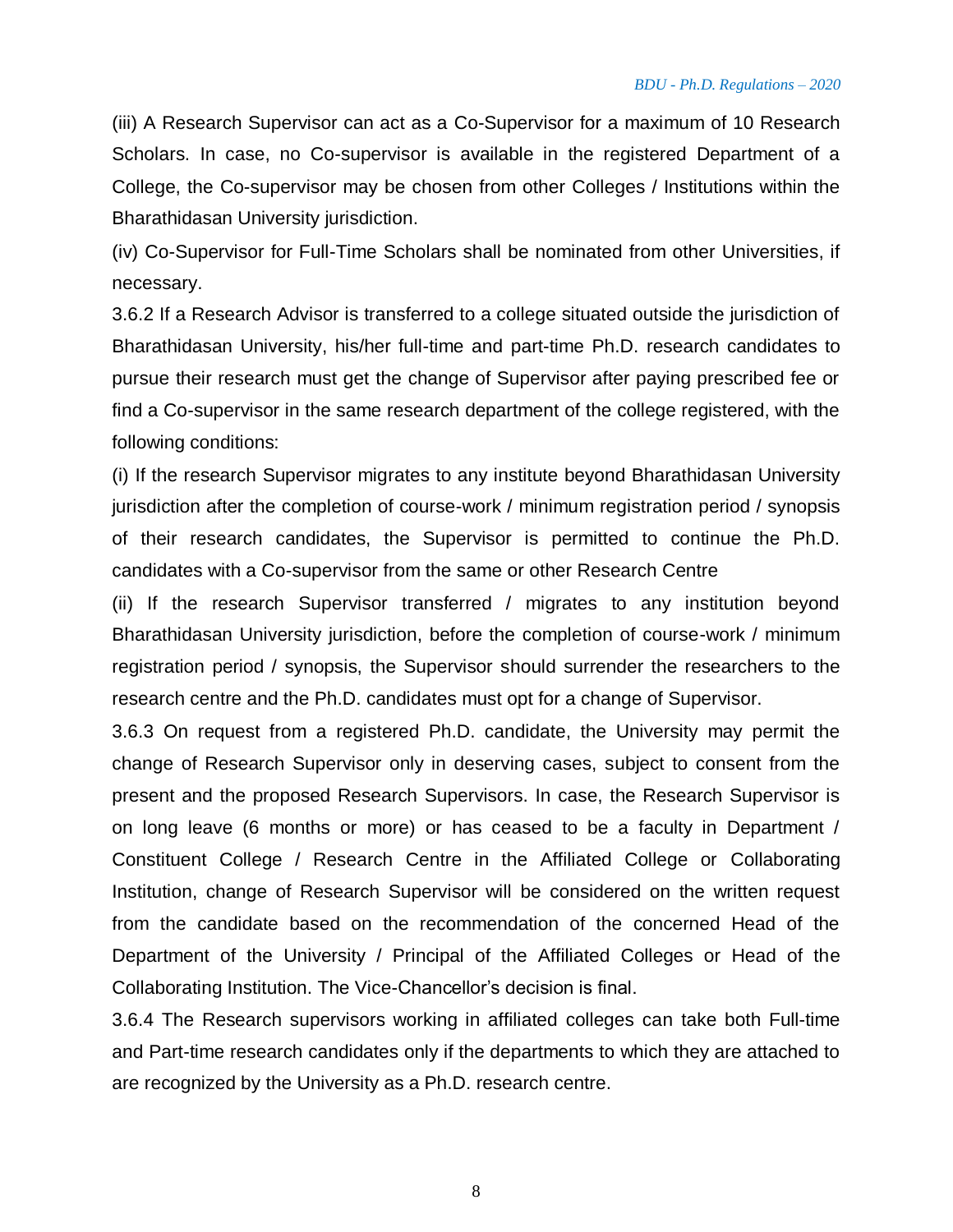3.6.5 The research supervisor working in the Departments of Affiliated Colleges of Bharathidasan University that are not recognized as a research centre can guide research scholars only with Co-supervisor from a recognized research centre.

3.6.6 The faculty member may submit a fresh application only after required number of publications with the prescribed fee whose application for Research Advisorship is rejected.

3.7. The Research Supervisors shall register candidates for Ph.D. Degree, upto the age of retirement, which will be normally 58 years for Colleges and 60 years for University Departments (Re-employment period not considered). However, they can register new candidates by providing the co- supervisor in the same research centre two-years before their retirement.

3.7.1 After the retirement of a Supervisor, who will nominate a Co-supervisor for the existing research candidates, provided these candidates have successfully completed their course-work / minimum period of research. The Research Supervisor who retired from service should inform to the University immediately.

3.8 Research Supervisor or Co-supervisor cannot act as a Guide for the blood related candidates.

#### **4.0 RECOGNITION OF RESEARCH CENTERS**

To offer Ph.D. Full-time / Part-time research program, it is must to apply and obtain the approval for the Research Centers for any department from Bharathidasan University.

#### **4.1 Schools / Departments / Centers of this University**

All the Schools / Departments / Centres functioning directly under the administrative control of Bharathidasan University are automatically recognized as Research Centres. They can admit scholars falling under all two categories as mentioned in 1.3 and 1.4.

#### **4.2 Colleges / Institutions affiliated to this University**

4.2.1 The P.G. Departments of various affiliated Colleges and approved Institutions of Bharathidasan University offering post-graduate programmes are eligible to apply and obtain recognition to be a Research Centre from the University to admit candidates for Ph.D. Full-time / Part-time under categories 1.3 and 1.4. However, two Research Advisorships are consistently required in the concerned subject / department, failing which the recognition will be withheld.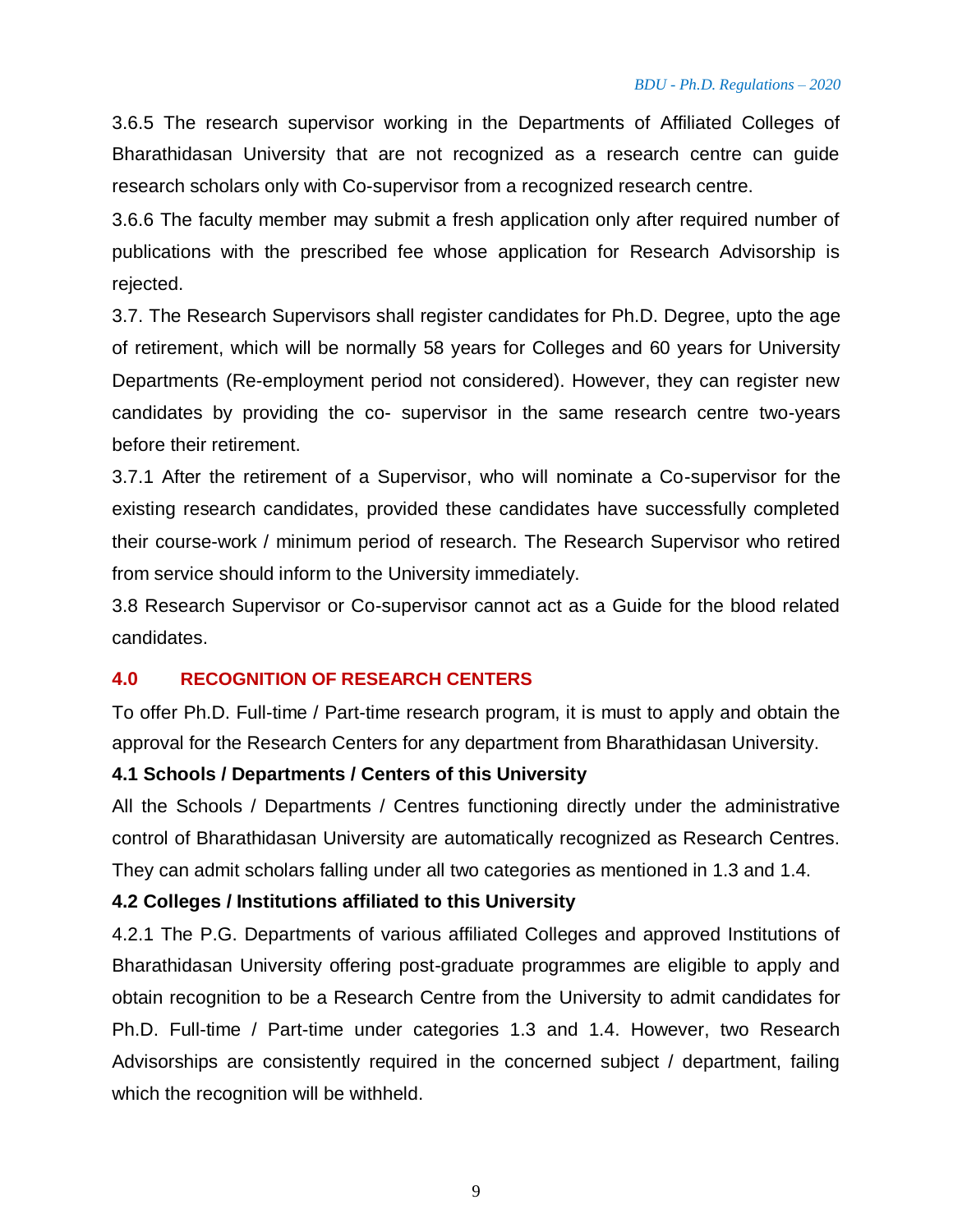4.2.2 In the case of special area of research, collaboration can be made only with the approved research centres of Bharathidasan University.

#### **4.3 Research Laboratories / Organizations / Institutions / Industries**

Various Regional and National Research Laboratories / Institutions / Organizations / Industries are also eligible to apply and obtain official recognition from Bharathidasan University to be a Research Centre to admit candidates for Ph.D. Full-time / Part-time under categories 1.3 and 1.4. Institutions desirous of getting recognition must apply to the University for securing recognition as a Research Centre.

#### **4.4 Fee to university**

Fifty percent of the Research / Internet / Alumini fees collected from the Ph.D. candidates working in the Research Centres of Regional and National Research Laboratories / Institutions / Organizations / Industries / Colleges has to be paid to Bharathidasan University.

#### **4.5 Committee for awarding recognition**

The University will get these institutions mentioned in 4.2 and 4.3, assessed through a committee before awarding the recognition. The committee must also recommend the number of Ph.D. candidates to be admitted based on the infrastructural facilities available including the conduct of the course-work in the centre / department.

#### **5.0 ADMISSION PROCESS**

#### **5.1 Constitution of departmental research committee (DRC)**

Departmental Research Committee (DRC) is constituted for an effective coordination of the Ph.D. research activities of the departments including admission of Ph.D. candidates as per the university regulations and maintenance of the quality of research. 5.1.1 Faculty Members who have been recognized as Research Supervisors by the University shall be the members of the Departmental Research Committee (DRC). Constitution of departmental research committee should consist of minimum 3 members. If it is less than 3 members, faculty from nearby research centres in the same discipline or principal may be included.

5.1.2 If Head of the Department is a recognized Research Supervisor, he/she shall be the coordinator of the DRC.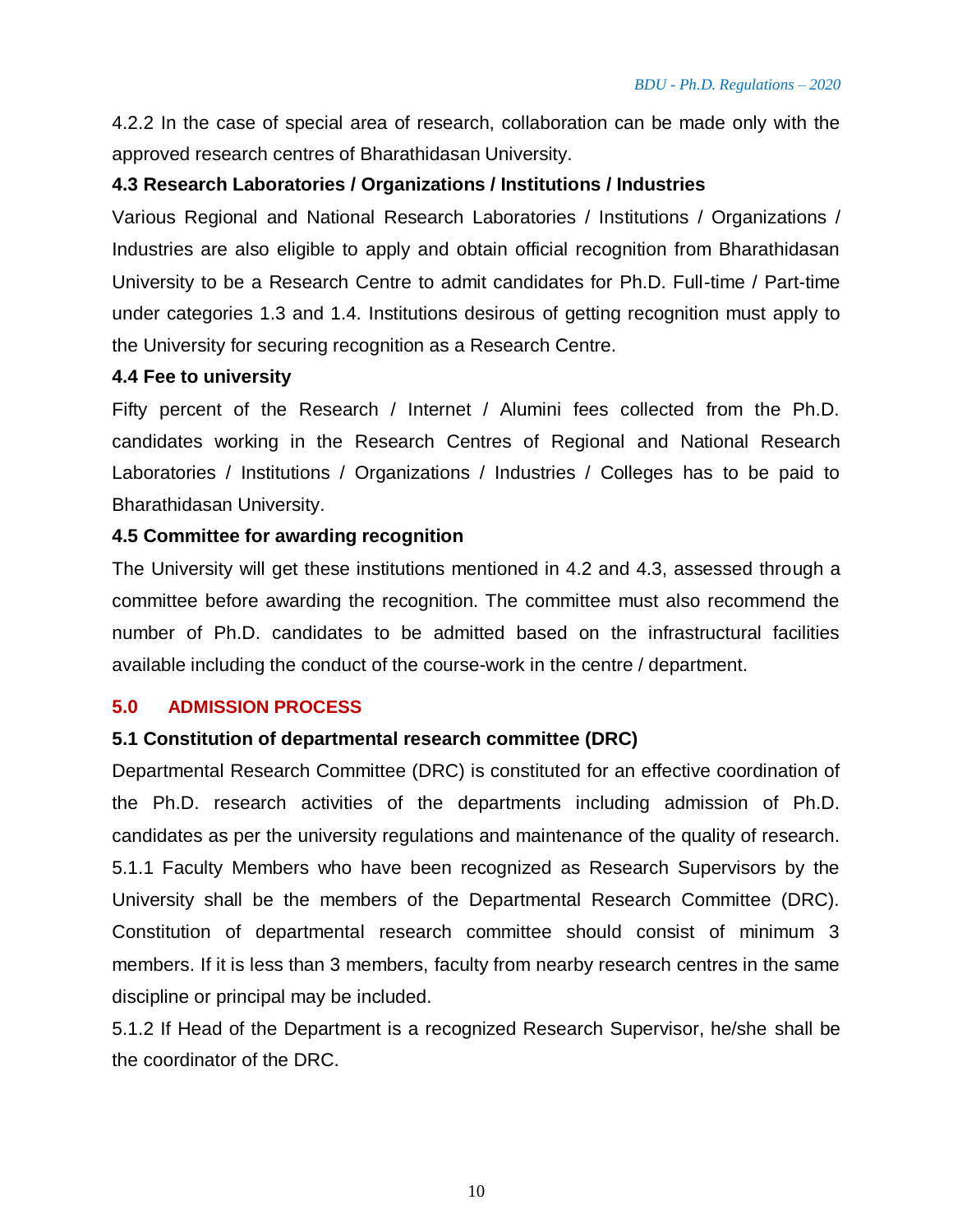5.1.3 If Head of the Department is not a recognized Research Supervisor, then the senior most faculty member having Research Advisorship in the Department shall be the Coordinator of the DRC.

5.1.4 If there are any issues either in the constitution or functioning of the Departmental Research Committee, then it shall be brought to the notice of the University administration and the decision of the Vice-Chancellor shall be final.

5.1.5 In case of inter-disciplinary research, the Supervisor shall conduct the DRC in his/her own department with co-guide, who will perform inter-disciplinary work.

5.1.6 The Departmental Research Committee shall approve and recommend the proposal.

#### **5.2 General procedure for admission and provisional registration**

5.2.1. (i) For the admission and registration into the Ph.D. research programme under the category mentioned in 1.2, the candidate shall download from Bharathidasan University website and submit the application form along with a brief research proposal of a page of approximately 500 words, experience certificate, if any and research publications, if any to the concerned Departments of the University or the concerned college, as the case may be.

(ii) The Departmental Research Committee (DRC) will follow the selection process given in 5.2.2, for the provisional admission of the candidates, and forward the applications to The Director-Research, Ph.D. Section, Bharathidasan University through Head of the Department of the University / Principal of the respective College for the necessary action. The Director-Research, Ph.D. Section, will inform the candidates about their provisional admission and registration.

(iii) The Supervisor (Co-supervisor, if present) and the candidate must ensure that the application is complete and all the necessary documents enclosed before submitting the application.

(iv) Application submitted without enclosing any necessary documents will not be accepted. No interim correspondence will be made.

5.2.2 Selection Procedure for Provisional Admission and Registration

The selection of candidates for provisional admission and registration shall be based on the following procedures:

11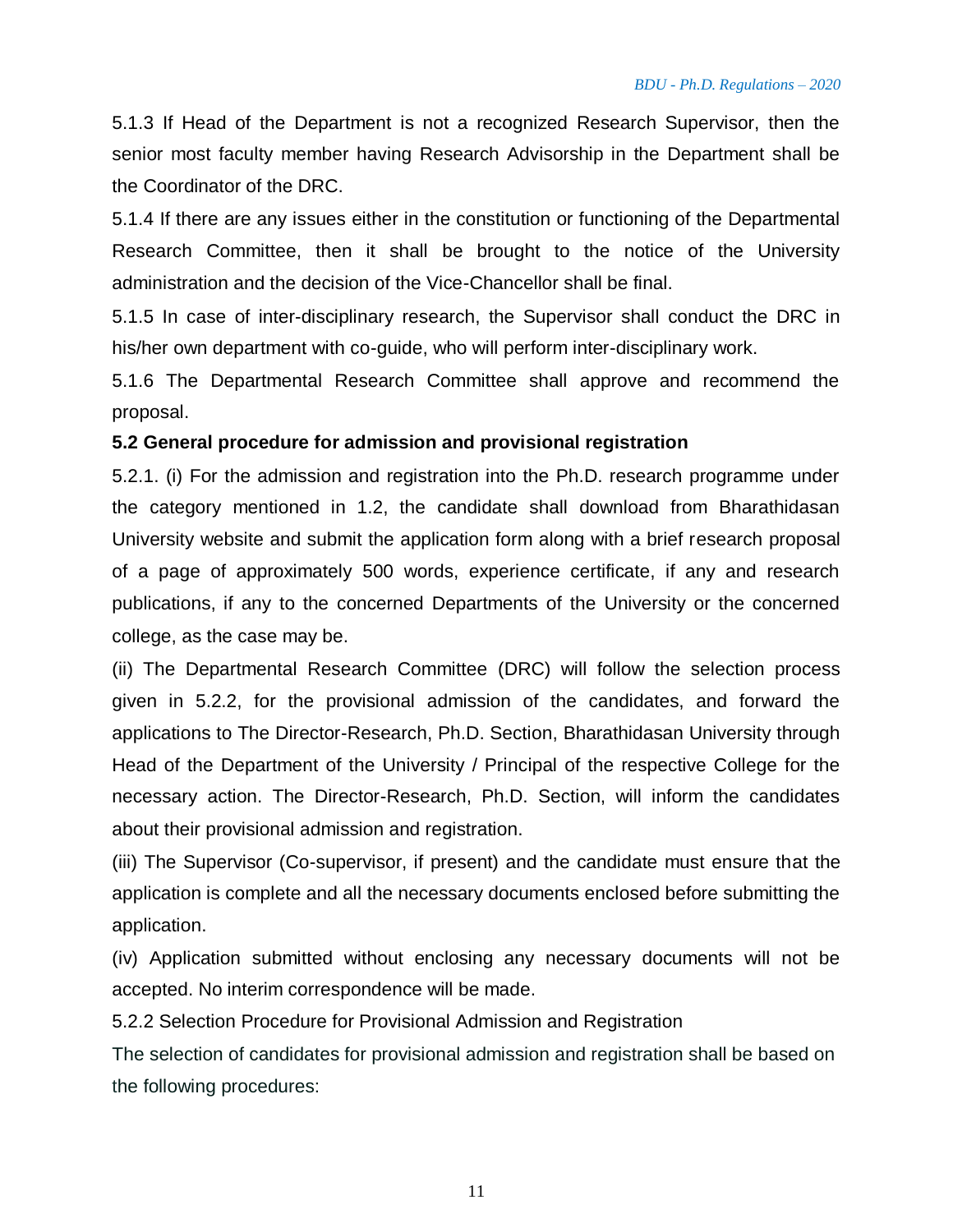(i) The selection shall be based on only written test. The Written test (Qualification Entrance Test for Ph.D. programme) will be conducted commonly twice in a year for all candidates probably in the month of February and August. The selection will be done by the University Research Committee (URC) and the Eligibility Certificate will be issued for qualified candidates based on the requirement. The written test would comprise of multiple choice objective questions for 100 marks to examine the research aptitude, concept, intellectual ability and subject knowledge. **Entrance Examination** for Ph.D. program will be conducted via **online mode** from Aug/Sep 2020 onwards.

(ii) All PG candidates including M.Phil. degree holders, candidates who are working in the sponsored research projects of research supervisors, FIP candidates, candidates with fellowship in MHRD / RGNF / CSIR / UGC / DST / ICSSR etc., candidates who have qualified UGC-CSIR, NET / SET / GATE / any other national level test for more than 5 years are required to qualify the entrance test.

(iii) The eligible candidates shall approach the research supervisors concerned in the subject and forward the Ph.D. admission application through them.

(iv) The eligibility certificate of Ph.D., Entrance test is valid for 5 years

(v) The "Minutes of the Departmental Research Committee" should certify to the effect that the selected topic for research is not a repetition of the earlier research works and recommend the proposal and the concerned subject.

5.2.3 A candidate, who seeks admission to Ph.D. programme under Foreign/NRI category, is exempted from the written test and has to follow other procedures mentioned in 2.1, 2.2 and 5.2.

#### **5.3 Research in inter-disciplinary**

Candidates shall normally be eligible for registration for Ph.D. Programme in the discipline in which he / she has obtained Master's Degree. He / She shall be allowed to join for Ph.D. programme only in that Department which is named after the subject of his / her Master's degree. It shall, however, be open to a candidate to apply for admission to a doctoral programme in another discipline related to the subject in which he / she has obtained Master's degree. When the candidate registers for a Ph.D. in a discipline different from his / her Master's degree, the candidate would be given Ph.D. Degree as decided by the Departmental Research Committee at the time of Registration.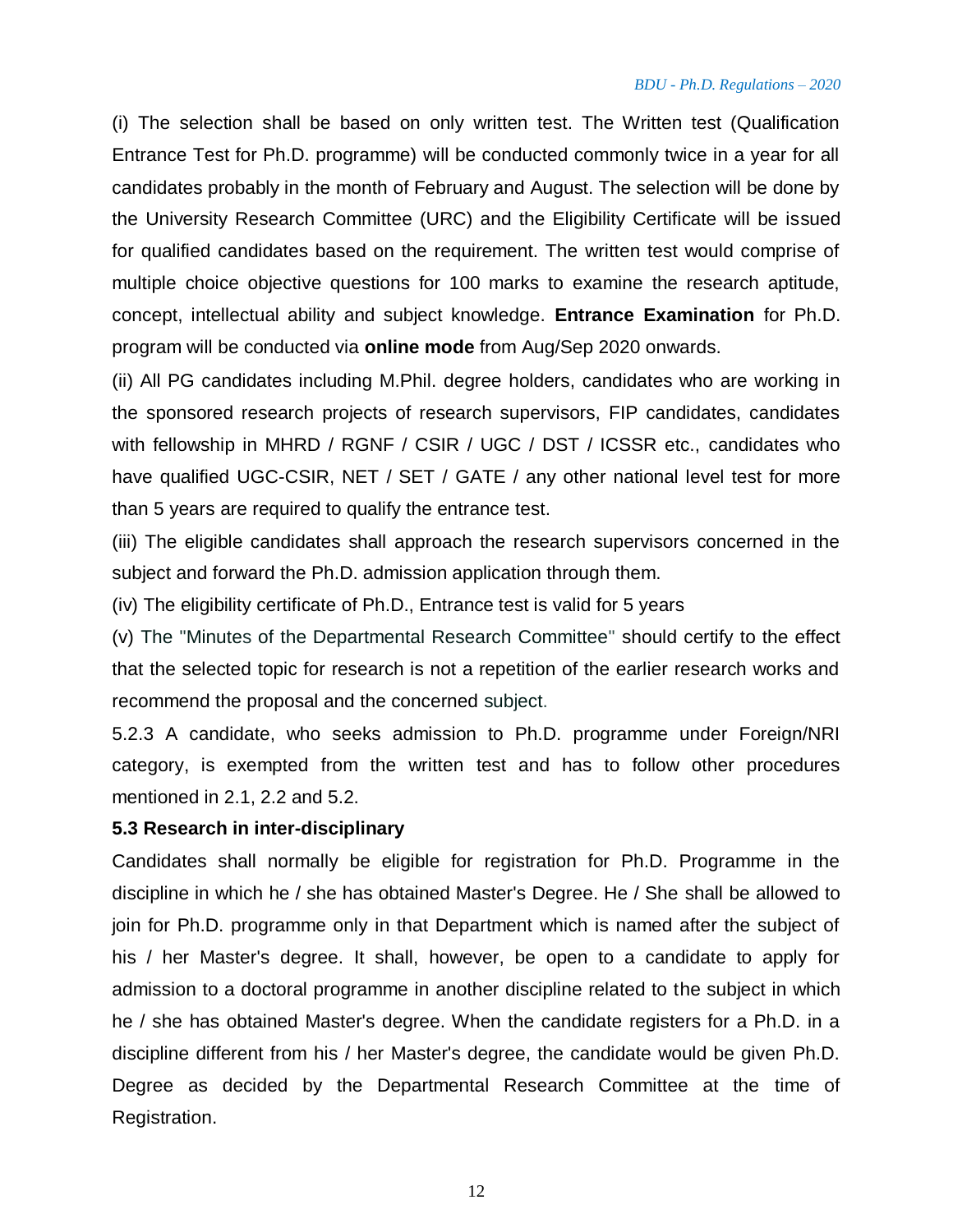5.3.1 In the case of inter-disciplinary nature of research, the Ph.D. degree be awarded in the PG subject of the student along with the inter-disciplinary subject which must be recommended by the DRC based on the request of the Candidate and the Supervisor at the time of registration and further certified by the Doctoral Committee at the time of synopsis presentation.

5.4 The blood related candidate with Research Supervisor or Co-supervisor is not allowed. The registration of the candidate will be cancelled if found later.

5.5 A scholar provisionally registered for the Ph.D. degree should not register for any other degree in any University either in formal programme or non-formal programme. However, the scholars can register for not more than two certificate / diploma programmes of one year duration through correspondence stream of any University.

#### **6.0 REGISTRATION DATE**

Candidates, interested in Ph.D. program of Bharathidasan University, are allowed to submit the online application for provisional registration any time during the year. Visit: *http://rsm.bdu.ac.in*

#### **7.0 MONITORING**

#### **7.1 Doctoral committee**

Two members for the Doctoral committee (DC) will be recommended by the Research Supervisor for the approval of the University in order to confirm the provisional registration. The blood related candidate with Doctoral Committee member is not allowed.

7.1.1 Full-time & Part-time research candidates

The Doctoral Committee, approved by the University for the above two categories of scholars, will have a composition of three members as given below.

(i) Research Supervisor – Convenor of the Doctoral Committee

(ii) The DC members should be the Recognized Research Supervisors of Bharathidasan University. If the DC members are not available within Bharathidasan University jurisdiction, DC members will be recommended by the Research Supervisor from nearest Universities, Centres and Institutions of Bharathidasan University.

(iii) Part-time candidates working in institution outside Tamil Nadu who has registered for his / her Ph.D. with a Supervisor working in an institution which is not recognized as a research centre, then both Co-supervisors will be the additional members of the DC.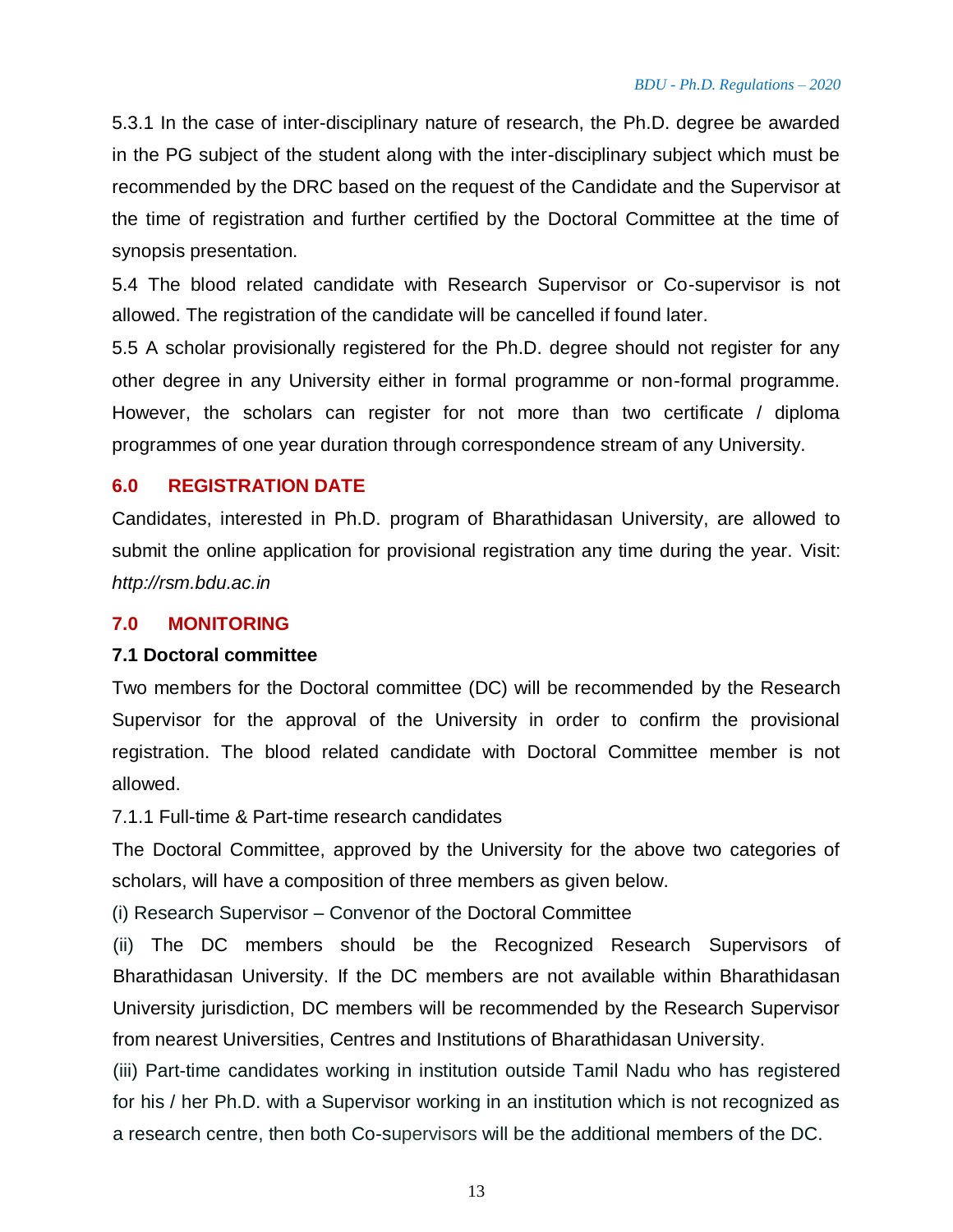(iv) The first time, only one DC Member change is permitted but for the second time changes onward require an amount of Rs. 500/- to be paid for each DC Member.

#### **7.2 Course-work for Ph.D. candidates**

Both Full-time and Part-time candidates shall undergo Ph.D. Course-Work after provisional registration, as a part of Ph.D. programme in the first year. The course-work should be treated as pre-Ph.D. preparation. The Ph.D. candidates registered under the Faculty of Arts, Science and Humanities, Engineering must undergo Courses as given below:

| <b>Course-work papers for both Full-time and Part-time candidates</b> |                                                  |           |  |  |  |  |
|-----------------------------------------------------------------------|--------------------------------------------------|-----------|--|--|--|--|
| Post-Graduate                                                         | Course I: Research methodology                   | 4 Credits |  |  |  |  |
| candidates without                                                    | Course II: Research and Publication Ethics       | 2 Credits |  |  |  |  |
| M.Phil. Degree                                                        | Course III : Core area of research               | 4 Credits |  |  |  |  |
|                                                                       | Course IV: Related area to support the research  | 4 Credits |  |  |  |  |
| Post-Graduate                                                         | Course I: Research and Publication Ethics        | 2 Credits |  |  |  |  |
| candidates with                                                       | Course II: Core area of research                 | 4 Credits |  |  |  |  |
| M.Phil. Degree                                                        | Course III: Related area to support the research | 4 Credits |  |  |  |  |
| <b>Faculty of Engineering</b>                                         | Course I: Research methodology                   | 4 Credits |  |  |  |  |
| and Technology,                                                       | Course II: Research and Publication Ethics       | 2 Credits |  |  |  |  |
| Pharmacy, Medicine,                                                   | Course III : Core area of research               | 4 Credits |  |  |  |  |
| Surgery, Veterinary                                                   | Course IV : Core area of research                | 4 Credits |  |  |  |  |
| Science candidates                                                    | Course V: Related area to support the research   | 4 Credits |  |  |  |  |

The research candidates must complete their course-work papers within a period of 12 months from their Ph.D. provisional registration date. The research scholars must complete the course-work requirements normally from 6 months to 1 year to pursue their Ph.D. research work.

The Ph.D. registration shall be confirmed only after the completion of the Ph.D. Coursework. Failure to complete the Course-work within the stipulated period shall entail automatic cancellation of registration. The Course work shall be evaluated for 100 marks with 25% internal and 75% external mark ratio, as per the M.Phil. regulations. The conduct of Course-work paper and question pattern may be followed according to M.Phil. degree regulations. Some of the Course-work papers may be of 'self-study' nature.

These course-work papers must be decided by the Doctoral committee based on the level of knowledge of the scholar in the area of research. The concerned Research Advisor shall set the question paper, conduct examinations, evaluate, prepare mark statement and send all the originals to the Controller of Examinations in a sealed cover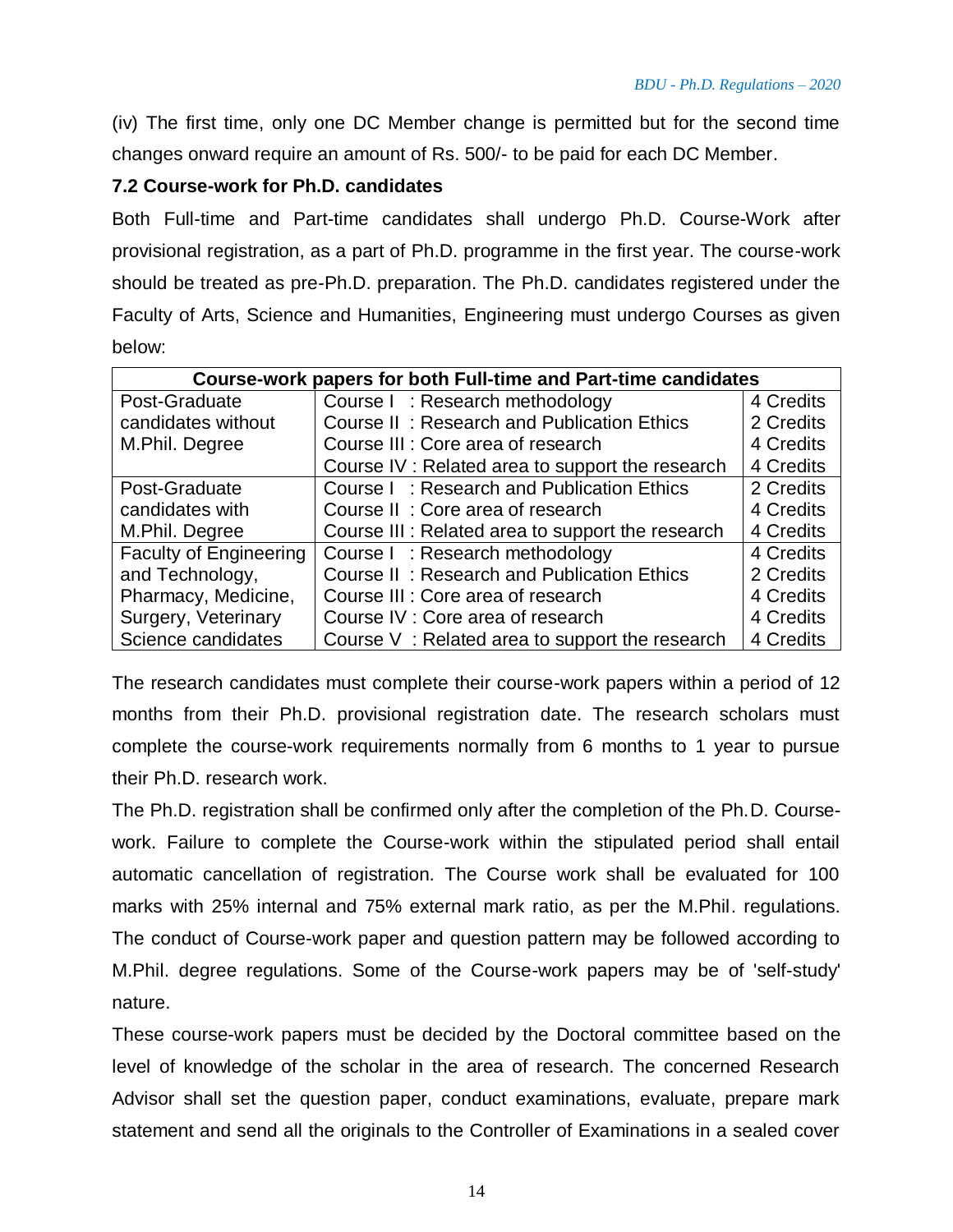15

mentioning "Course-work Confidential." The research candidate shall have to pay a fee of Rs. 500/- in favour of "Bharathidasan University, Tiruchirappalli" towards the cost of the Statement of Marks.

The following documents are to be sent to The Controller of Examinations of Bharathidasan University by the concerned Research Supervisor:

- (i) Rs.500/-(online payment / demand draft)
- (ii) Question papers
- (iii) Original evaluated answer scripts
- (iv) Mark statement having internal (25), external (75) and total (100)
- (v) Syllabus

The minimum number of Doctoral Committee meetings shall be conducted as given in the following table:

| Doctoral committee meeting schedule, minimum requirements                      |                                              |  |  |  |  |
|--------------------------------------------------------------------------------|----------------------------------------------|--|--|--|--|
| DC Meeting 1   Within 6 months duration from the Provisional Registration date |                                              |  |  |  |  |
| DC Meeting 2   Within 6 months from the completion of Course-work to Confirm   |                                              |  |  |  |  |
|                                                                                | the registration                             |  |  |  |  |
|                                                                                | DC Meeting 3   During submission of synopsis |  |  |  |  |

The TA/DA and sitting fee shall be paid to the Doctoral Committee members by the respective Institution as per the Institution norms.

## **7.2.1 Conduct of course-work examinations**

The Research Supervisor or if required the Convener of Doctoral Research Committee will conduct the Course-work paper examinations.

## **7.2.2 Presentation of broad area of research**

The research scholars belonging to all two categories mentioned in 1.2 will present their broad area of research and submit the proposal to the Doctoral Committee within six months from the date of grant of provisional registration by the University to decide the course-work.

## **7.2.3 Submission of yearly progress reports**

All Ph.D. candidates are required to submit a progress report to the University every year in the prescribed format and the same shall forwarded by the Supervisor.

## **7.2.4 Presentation of progress report**

After completion of 50% of the minimum period, as the case may be, the scholars must present themselves before Doctoral Committee constituted for the purpose of confirmation along with their overall progress report and the results of the course-work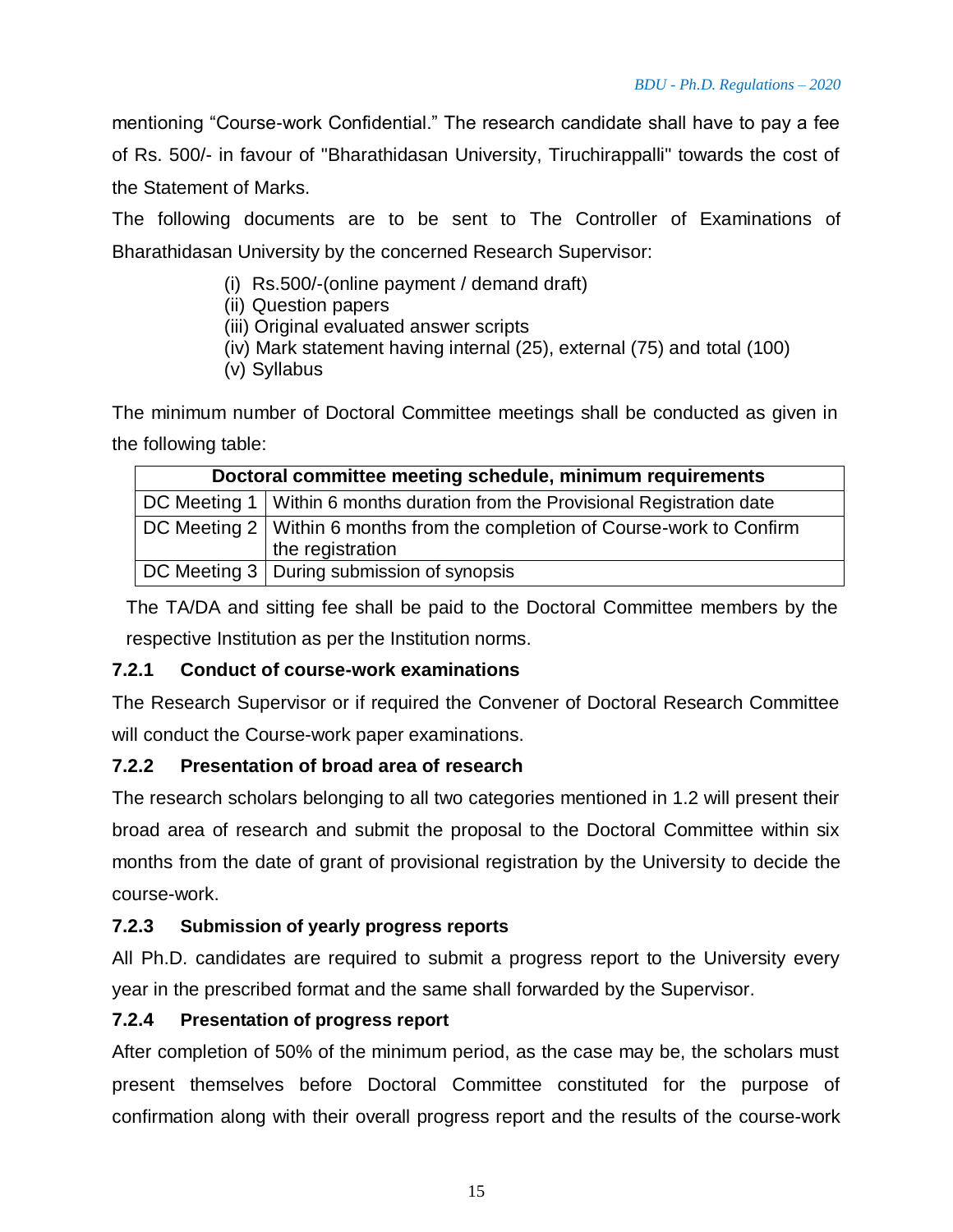for assessment by the Doctoral Committee and then a report will be forwarded to the University by the Doctoral Committee. On the basis of this progress report and the recommendations of the Doctoral Committee, the Provisional Registration of the scholars will be confirmed (Failure to present before the Doctoral Committee within the above mentioned period shall entail automatic cancellation of registration). For those who undergo course-work and fail to complete the course-work within 1 year and the Doctoral Committee may recommend for an extension of period of six months, if the doctoral committee is convinced of their performance, if not, the Doctoral Committee may recommend for cancelling the registration.

When a Research Scholar is not recommended by the Doctoral Committee for confirmation of Registration at the end of the presentation of his / her progress report, the Research Scholar should continue to pursue research for a further period not exceeding six months at the end of which the Research Scholar shall present himself / herself along with another progress report for assessment by the Doctoral Committee again. If found fit, the Doctoral Committee will recommend along with the progress report to the University, for confirmation of the Provisional Registration. On this basis, the University will confirm the Provisional Registration and permit the candidate to proceed with his / her research. A Research Scholar who is not recommended second time by the Doctoral Committee, shall not be permitted to continue his / her research and his / her Provisional Registration shall be cancelled (Failure to present before the Doctoral Committee within the above mentioned period shall entail automatic cancellation of registration).

7.2.5 During the course of the research period, for reasons approved by the Research Supervisor, a candidate may be permitted to spend not more than ONE YEAR in an institution (including foreign countries) outside the present research institution where the scholar is doing research, on a research project approved for the purpose, for carrying out investigation / research related to the subject of Ph.D. work.

7.2.6 In subjects other than languages, based on the nature of the research, the Doctoral Committee (DC) shall recommend whether the course-work, synopsis and thesis could be submitted in Tamil. This is subject to the approval of the Vice-Chancellor. Such recommendations should be submitted well in advance so as to enable the researchers to write their course-works also in Tamil.

16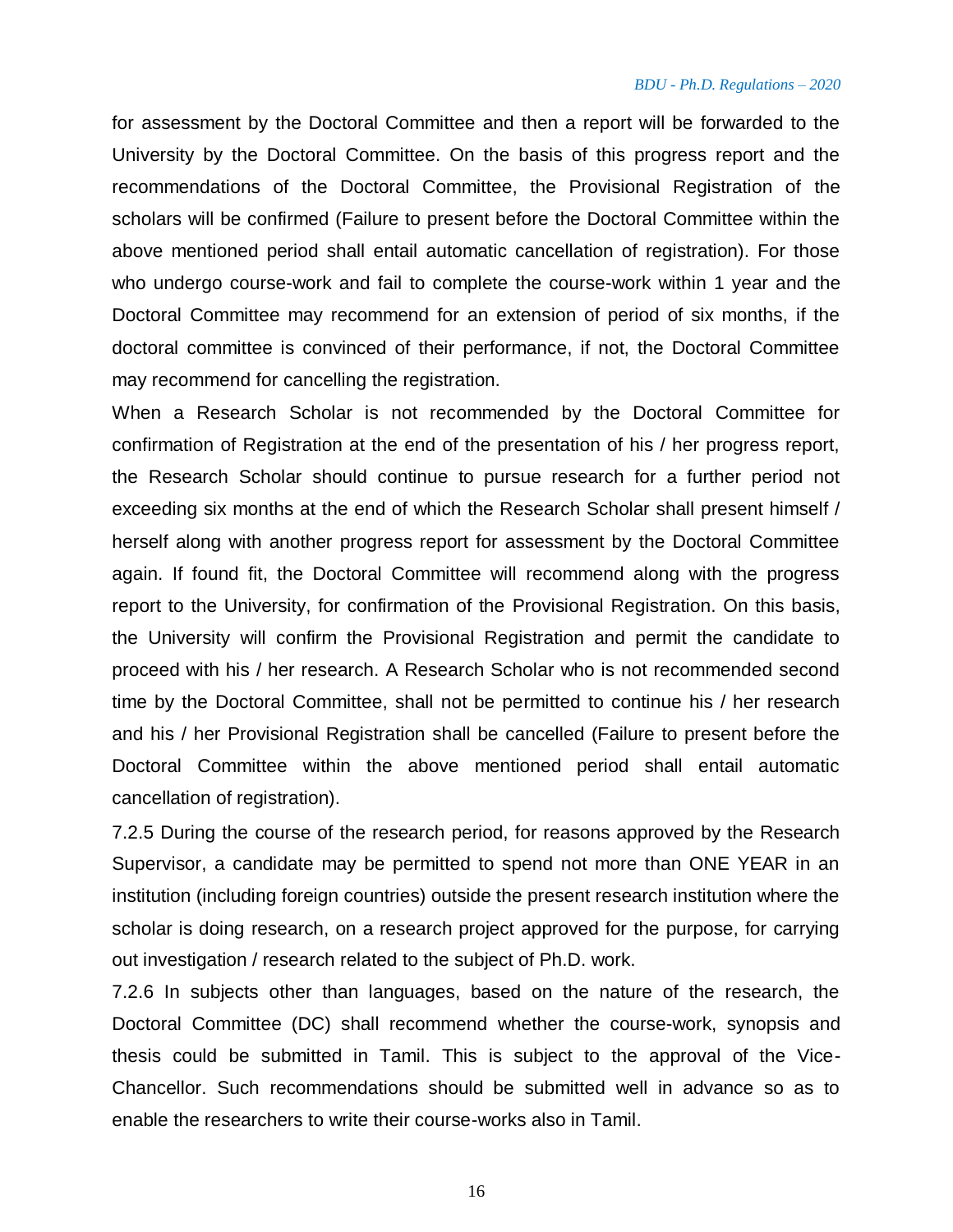7.2.7 The part-time candidates are required to have minimum 30 contact days in each year of his/her Ph.D. programme directly under the Research Supervisor in one or more spells and the department / centre should maintain an attendance register for this purpose.

#### **8.0 DURATION OF RESEARCH**

#### **8.1 For Full-time category from the provisional registration date:**

|    | S. No.   Post-Graduation Degree                                              | Minimum<br>Years | Maximum<br>Years |
|----|------------------------------------------------------------------------------|------------------|------------------|
|    | M.A. / M.Sc. / M.Com. / M.C.A. / M.B.A<br>M.Ed. / CA / CFA / M.Pharm. / B.L. | ્ર               | 5                |
|    | M.A. / M.Sc. with M.Phil. or M.Tech.                                         | ◠                |                  |
| 3. | M.E. / M.Tech. / M.D. / M.S. / M.L. / M.V.S.                                 | $\mathcal{P}$    |                  |

#### **For Part-time category from the provisional registration date:**

| S. No.   Post-Graduation Degree                                              | Minimum<br>Years | Maximum<br>Years |
|------------------------------------------------------------------------------|------------------|------------------|
| M.A. / M.Sc. / M.Com. / M.C.A. / M.B.A<br>M.Ed. / CA / CFA / M.Pharm. / B.L. |                  | 6                |
| M.A. / M.Sc. with M.Phil. or M.Tech.                                         |                  | 5                |
| M.E. / M.Tech. / M.D. / M.S. / M.L. / M.V.S.                                 | $\mathsf{L}$     | 5                |

#### **8.2 Extension**

Generally extension is provided for a period of one year and it is applicable only for those scholars who have obtained their Ph.D. confirmation order. After the Ph.D. registration period as given in Table 8.1, two extensions will be given to the candidates based on the recommendations of their Doctoral Committee along with the Extension and Annual Fees. The request for such extensions should be routed through the Head of the research centre at least one-month prior to the expiry of the stipulated period. If the candidates apply for the extension with confirmation orders after the maximum period, extension will be given after remitting penalty fee of Rs. 2,000/- per year (US\$ 100 per year for NRI/Foreign Students) along with the Extension fee Rs. 5,000/- per year (US\$ 200 per year for NRI/Foreign Students) with the applicable 18% of GST.

As a special case, women candidates for Maternity/child-care period and persons with disability of more than 40% are allowed to apply for two more extensions by providing relevant medical / disability certificates with the Extension and Annual Fees.

#### **8.3 Re-registration**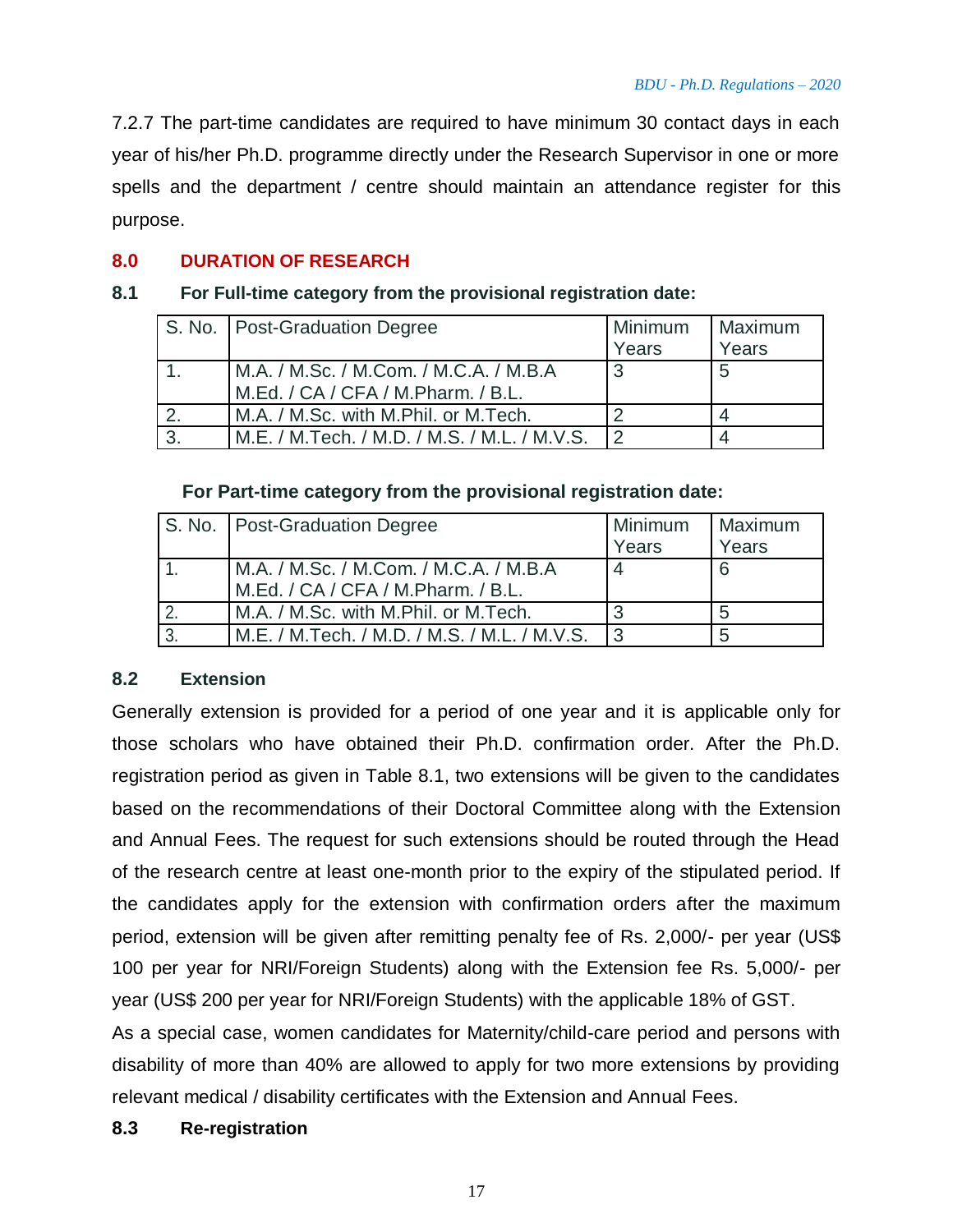The re-registration period is for two years. The Ph.D. candidates, who could not submit their Ph.D. thesis after all the above Extension periods, will be given one-time chance to Re-register for Ph.D. by remitting the prescribed fee, provided they continue on the same topic under the same Supervisor. They must apply for re-registration at least onemonth prior to the expiry of the stipulated period. These re-registered candidates are permitted to submit their synopsis and thesis together after a period of three months. The re-registered candidates will continue to be governed by the same regulations under which they have been previously registered. However, the fees must be paid as per the regulations in force.

#### **8.4 Special extension**

The Ph.D. candidates, who could not submit their thesis beyond the re-registration period under extraordinary circumstances, can submit an application through properchannel for a special extension which will normally for a period of one year within which the thesis should have been submitted. In such cases, the application is forwarded to the Vice-Chancellor and the Vice-Chancellor's decision is final.

Beyond this period, the failure to submit thesis entitled to automatic cancellation of the Ph.D. registration.

#### **8.5 Publication of research papers by the Ph.D. candidates**

All the Ph.D. candidates (both full-time and part-time) shall be permitted to submit their synopsis provided they had published at least two research papers (relevant to their area of research) in the refereed Journals in the UGC website / SCI / SSCI / Scopus / Thomson Reuters Journals besides fulfilling all other requirements. The Doctoral Committee should certify the above fact including the quality of research publications. The candidate should be the first author (or) second author (or) corresponding author.

a) All the research publications from Research Centres of Universities and Affiliated Colleges should contain the Student and Supervisor/s name.

b) Include the Bharathidasan University name in all research publications raised from all Research Centres as "Affiliated to Bharathidasan University"

#### **8.6 Change of topic of research**

During the time of registration, the candidates generally register their Ph.D. under a Broad Area of Research and the specific title shall be suggested by the Doctoral Committee in the consequent meetings. However, the title finalized at the time of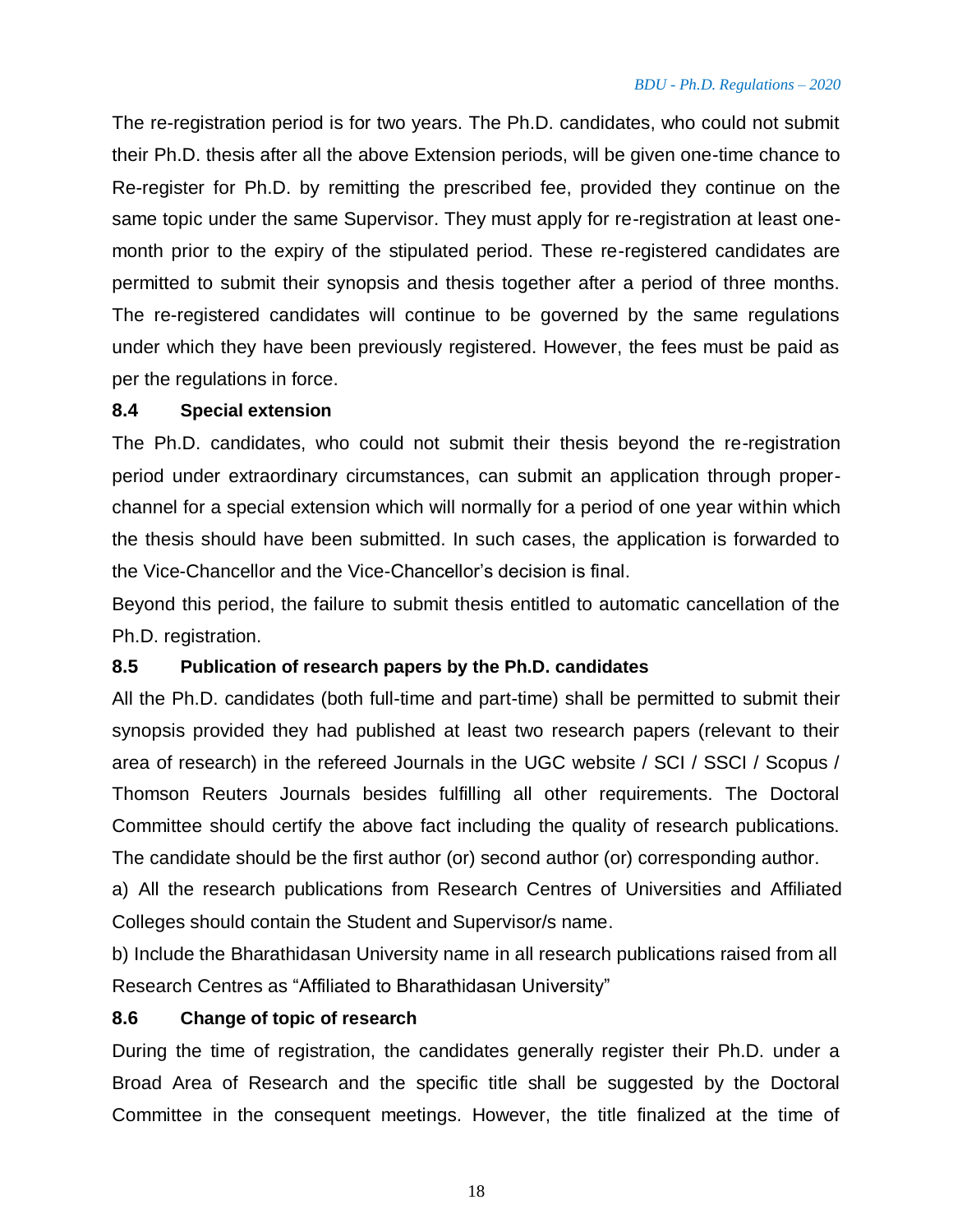synopsis presentation will be considered final. Request for the title correction after synopsis submission shall be submitted along with the recommendations of the Doctoral Committee with the prescribed fee. Such requests shall be permitted only once.

In general, change of subject / discipline will not be permitted. However, the change of subject / discipline requests must be submitted with the recommendations of the Doctoral Committee. In such case, DC minutes must include whether the Supervisor and the Course-work undertaken by the candidate are relevant to the subject / discipline, which has to be changed. The Vice-Chancellor's decision is final, in this regard.

#### **9.0 SUBMISSION OF SYNOPSIS**

9.1 Before the submission of synopsis/thesis, the Ph.D. candidate should present pre-Thesis submission presentation in the department including the Doctoral Committee members, faculty members and research scholars at a seminar for getting feedback and comments, which may be suitably incorporated into the draft thesis under the advice of the Supervisor.

9.2 The Synopsis and Thesis along with panels (Evaluation and Viva-voce panels) shall be submitted together after completion of Minimum period. The Research scholar should submit thesis within 3 months period from the submission of synopsis. After this period, the research scholar should re-conduct the synopsis seminar and resubmit the revised synopsis with the admissible fees within one year. After this period (one year) Ph.D., Registration gets cancelled.

The synopsis should include the following components in 7-10 pages only:

- a.Title of the thesis
- b. State of the art of the research topic
- c. Definition of the problem / Objectives and scope of research work
- d. Results and discussion
- e. List of articles published as in the UGC website and a screen shot of the same
- f. Conclusion

The candidate should submit **two copies** of the synopsis of the proposed thesis along with the virus-free soft copy in PDF format on a CD and the panel of examiners (see 11.0) in a sealed cover to adjudicate the thesis provided by the Research Supervisor. The synopsis application form is through the Research Supervisor and forwarded by Head of the Department / Institution / Organization, as the case may be.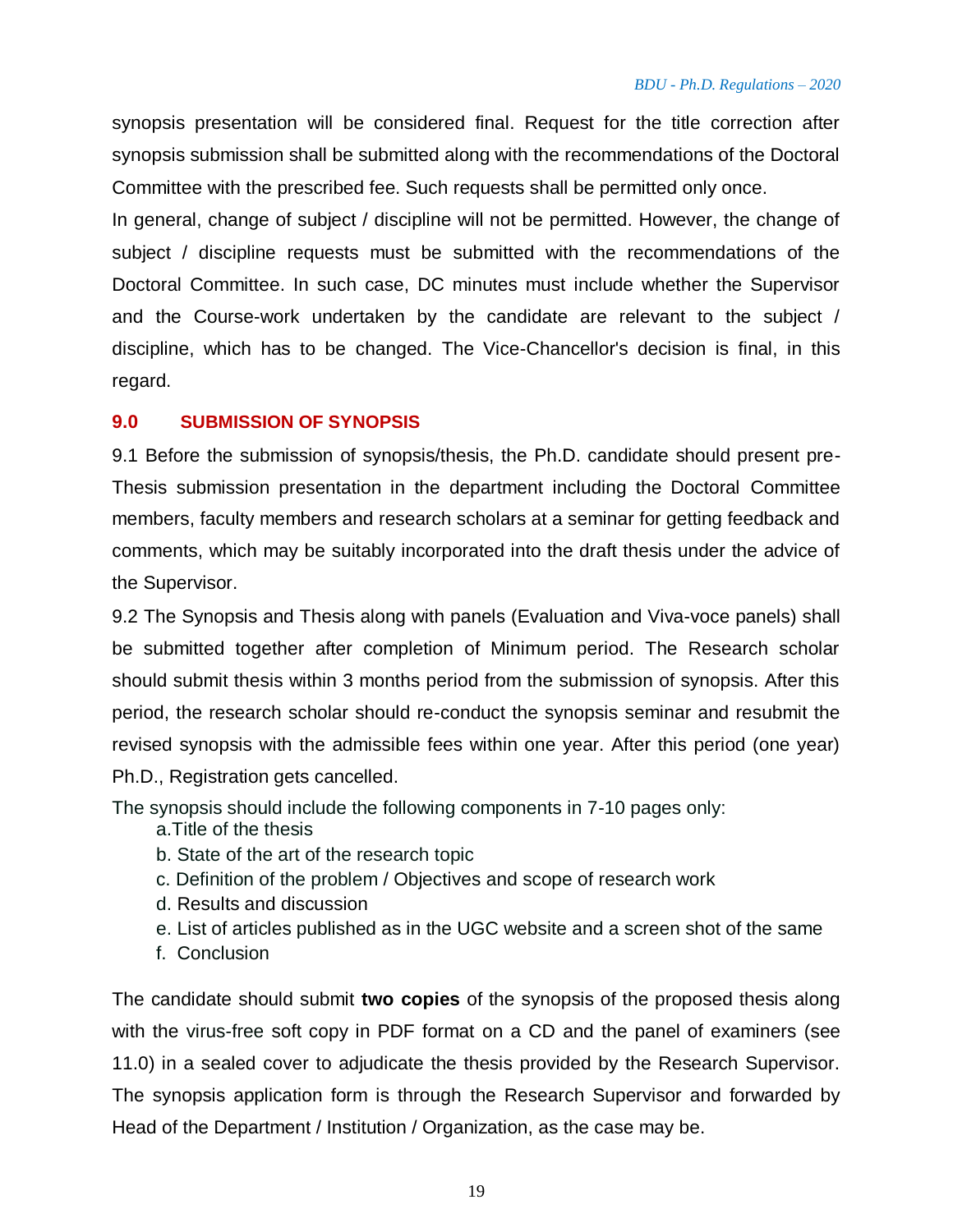9.3 Then submit the synopsis within 15 days from the date of presentation along with signatures of attendees to The Director-Research, Ph.D. Section.

9.4 The synopsis will not be accepted if it does not fulfill the above requirements. In such case, synopsis will be returned to the candidate.

#### **10.0 SUBMISSION OF THESIS**

10.1 Every Ph.D. candidate should submit **four copies** of the thesis along with the virus-free soft copy as a single file having a maximum of 20MB on a CD only in PDF format. The hard and soft copy must be exactly same. Thesis must be signed by the Research Supervisor (Co-supervisor, if included in the Ph.D. registration) and forwarded by Head of the Department / Institution / Organization, as the case may be.

#### **Thesis format**

- a. 80GSM, A4 size paper printed on both sides except titles and certificate pages
- b. Supervisor, Candidate and Plagiarism-free certificates
- c. Times Roman font with 2.0 Line space should be provided
- d. Thesis shall not exceed 300 pages, including appendix, tables, figures etc
- e. Three copies with soft binding

10.2 The Ph.D. synopsis and thesis shall be submitted in English language. Recommendation of the Doctoral Committee is required to submit the thesis in Tamil language except Language subjects.

#### **10.3 Certificates of research work**

Every thesis shall contain Supervisor(s), Candidate and Plagiarism-free certificates. The Plagiarism-free certificate should be signed by the Supervisor (Co-supervisor, if included in the Ph.D. registration) and shall not exceed 20% excluding own publications and list of references. (The link is available on the Ph.D. Section webpage for the certificate formats).

#### **11.0 PANEL OF EXAMINERS**

11.1 A Panel of Eight External Examiners from India in the rank of Assistant Professors (Stage-3, Supporting Document with Declaration certificate should be submitted by the Supervisor), Associate Professors, and above or equivalent, shall be provided at the time of Synopsis submission by the Research Supervisor for adjudicating the thesis.

a. **Four Examiners** with the condition that one Examiner per State or Union Territory (Tamil Nadu (other than Bharathidasan University area), Andhra Pradesh,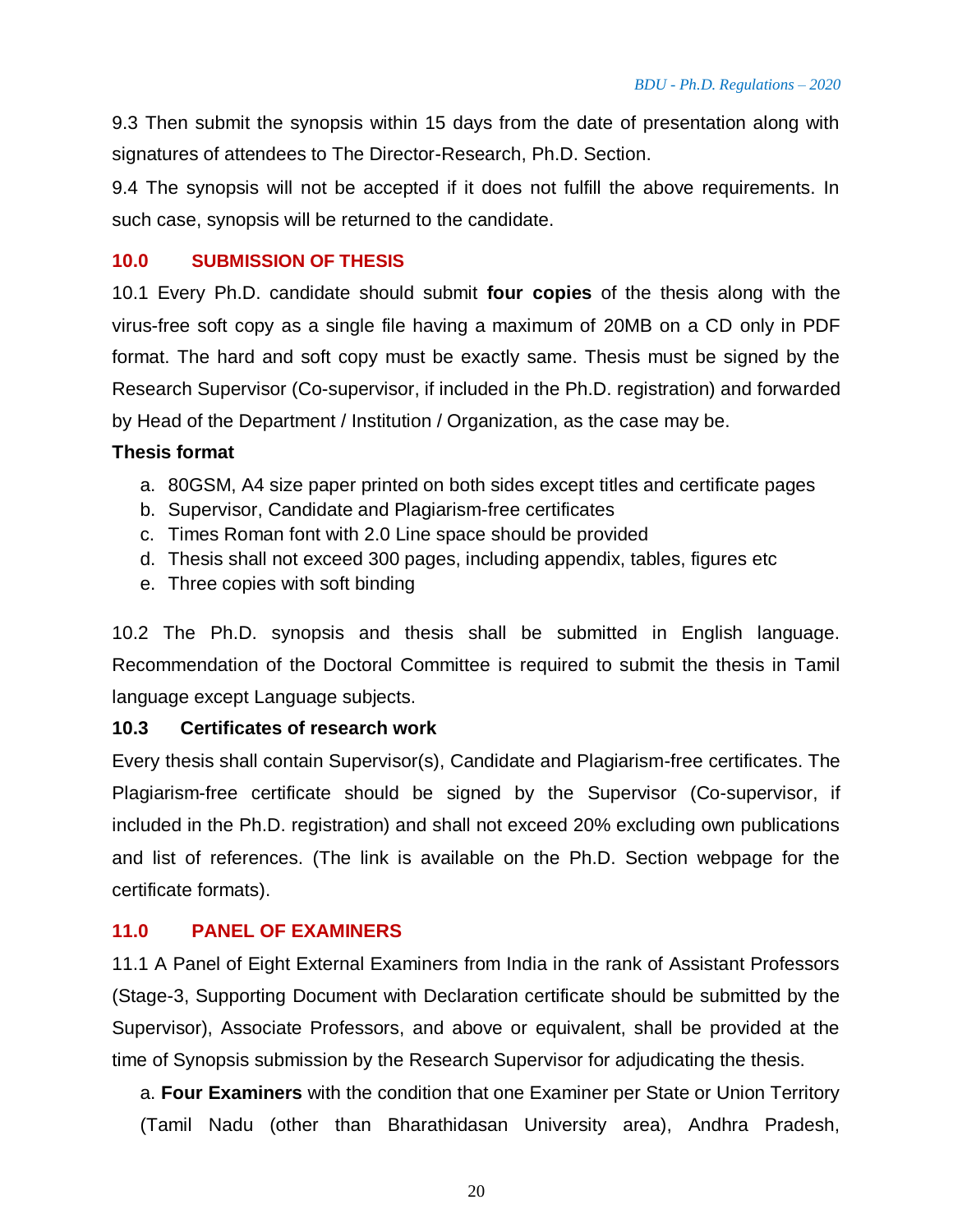Chattisgarh, Goa, Jharkhand, Karnataka, Kerala, Madhya Pradesh, Maharashtra, Odisha, Telangana, Puducherry)

b. **Four Examiners** from the remaining part of India with the condition that one Examiner per State or Union Territory (Arunachal Pradesh, Assam, Bihar, Gujarat, Haryana, Himachal Pradesh, Manipur, Meghalaya, Mizoram, Nagaland, Punjab, Rajasthan, Sikkim, Tripura, Uttar Pradesh, Uttarakhand, West Bengal, Andaman and Nicobar islands, Chandigarh, Dadra and Nagar Haveli, Daman and Diu, Jammu and Kashmir, Ladakh, Lakshadweep, New Delhi)

However, for Tamil Language or other subjects submitted in Tamil as recommended by the Doctoral Committee, the Research Advisor shall recommend, a panel of Eight examiners outside Bharathidasan University Jurisdiction within India.

11.2 The Research Supervisor should submit the examiner panel with the complete address including designation, email id, mobile and office numbers. He / She is responsible for any mistakes found in Examiner's address details.

#### **12.0 ADJUDICATION OF THE THESIS**

12.1 The thesis shall be referred by the University for Evaluation to a Board of Examiners, consisting of 3 experts; One from 11.1a; Second from 11.1b; Third from Research Supervisor.

12.2 As soon as the synopsis and panel of examiners are received, the University shall take steps to fix the board of examiners before the submission of thesis, after due verification of the fulfillment of research papers published as per the provisions in the Ph.D. Regulation 8.5.

12.3 Each examiner appointed by the University to adjudicate the thesis shall be requested to send his / her report within 30 days from the date of receipt of thesis to The Director-Research.

12.4 The report of the examiner should include:

- a. A critical assessment highlighting objectives, merits and demerits of the thesis
- b. A definite recommendation for the thesis attains the standard for Ph.D. degree or not
- c. Questions/clarifications to be raised at the viva-voce examination.

d. "CHECK - SHEET" provided by the University duly completed and signed.

12.5 If all three examiners have recommended for the award of Ph.D. Degree, the candidate shall be permitted to take the viva-voce examination.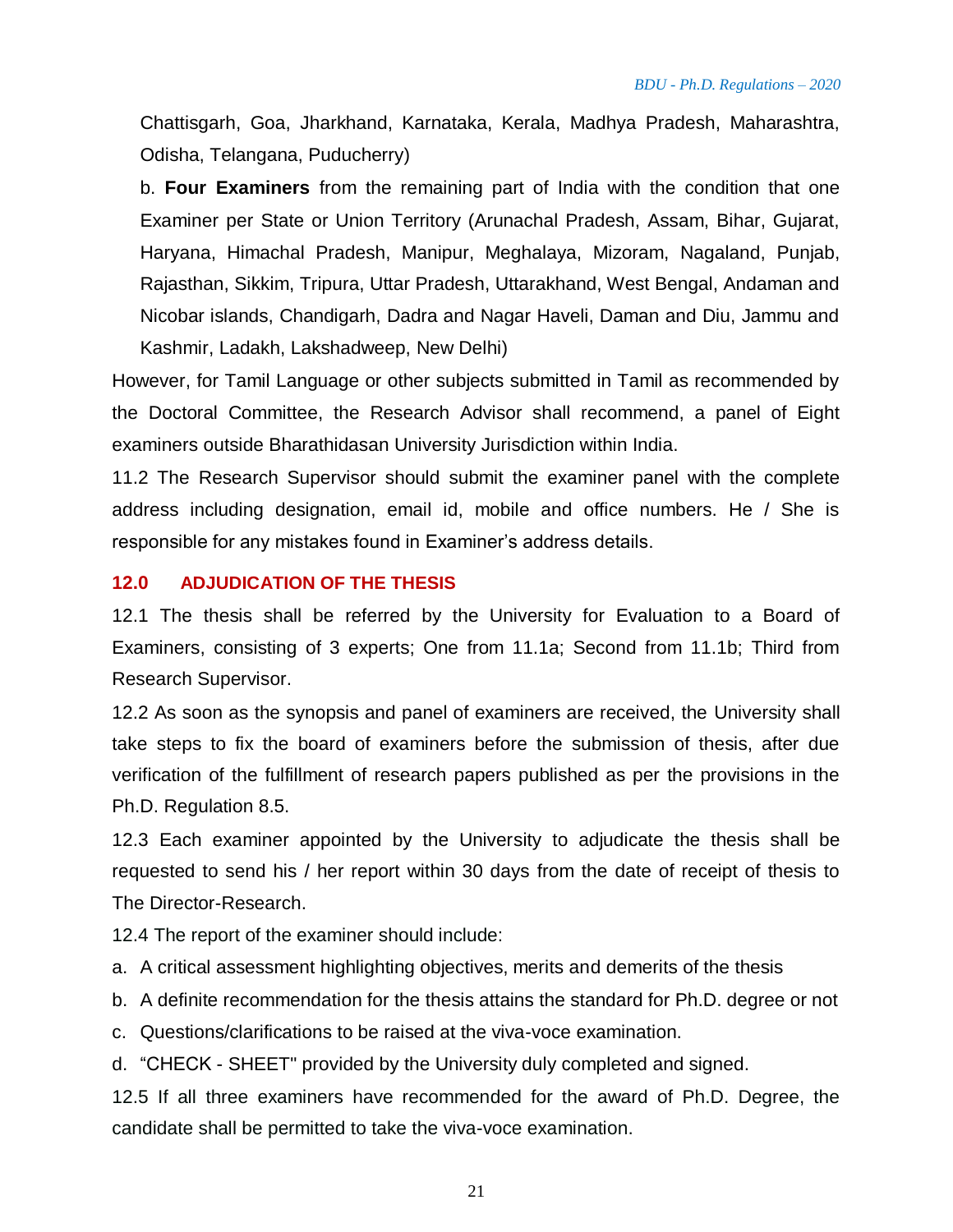12.6 External examiners and the Supervisor will receive the Honorarium of Rs. 1000/-.

12.7 If one examiner gives the recommendation against the award of Ph.D. Degree, then the thesis will be referred to an additional examiner (fourth examiner) for adjudication.

12.8 If two examiners give the recommendation against the award of Ph.D. Degree, then the thesis will be rejected.

#### **13.0 PUBLIC VIVA-VOCE EXAMINATION**

13.1 A public viva-voce examination shall be arranged when all three examiners who adjudicated the thesis have recommended the award of Ph.D. Degree.

13.2 The public viva-voce examination shall be conducted only in research centre mentioned in 1.1, where the registered candidate has carried out his / her Ph.D. research work.

13.3 The Research Supervisor shall be submitted the panel of three (3) Examiners for the Viva-voce Examination within Tamil Nadu (Outside Bharathidasan University area) at the time of Synopsis submission. TA/DA second A/C will be paid for the vivaexaminer by University.

13.4 External examiner and the Supervisor will receive the Honorarium of Rs. 750/- for viva-voce examination.

13.5 The viva-voce shall primarily be designed to test the understanding of the scholar on the subject matter of the thesis and the competence in the general field of study. The scholar shall be asked to make a brief presentation before the audience and when all the questions raised by the examiners and the audience are answered.

13.6 A pass in the viva-voce is compulsory. If a scholar fails in the viva-voce examination, he / she shall be allowed to re-appear after 3 months from the date of first viva-voce before a panel constituted for this purpose by the Vice-Chancellor. If he / she fails again, his / her candidature for Ph.D. Degree will be rejected.

#### **14.0 CONSOLIDATED RECOMMENDATION**

If the candidate passes the viva-voce examination, then the two-member board shall consolidate the recommendations for the award of Ph.D. Degree based on the reports of three examiners who adjudicated the thesis. For placing the thesis under the "Highly Commended" category, it should have been placed by all three examiners.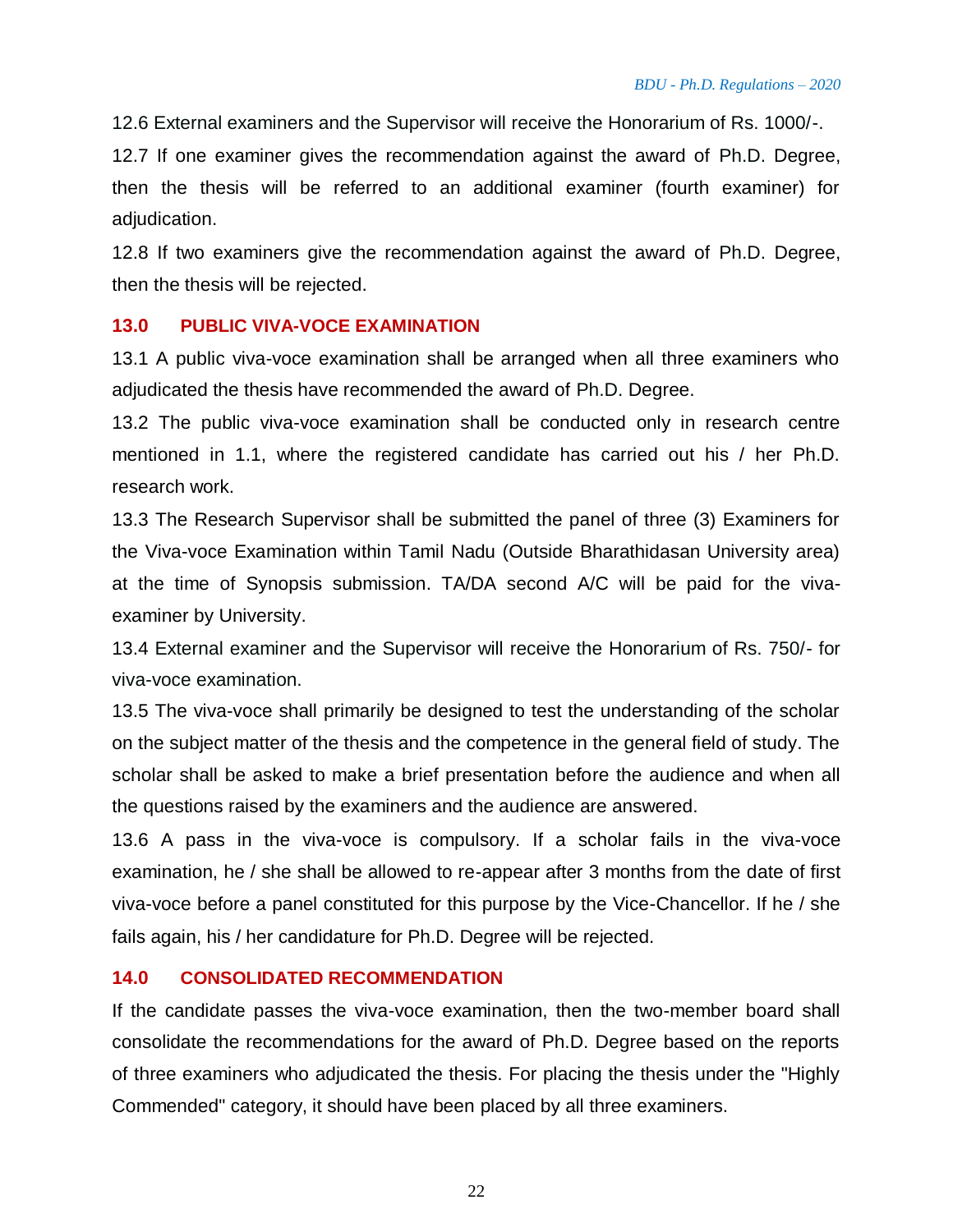The two-member board shall then forward its consolidated recommendations with the classification "Highly Commended / Commended" to The Director-Research, along with other documents as may be required by the University for its consideration. The consolidated recommendation will be placed before the syndicate for approval and the Ph.D. degree for the approved candidates will be awarded in Convocation either in person or in absentia.

#### **15.0 FORM OF RESEARCH DEGREE**

The Ph.D. degree will be awarded only in the discipline of the subject in which the candidate has registered for the Ph.D. and for the inter-disciplinary subjects as mentioned in 5.3.1. Ph.D. Degree has been awarded in accordance with the minimum standards and procedure of the regulations of the University Grants Commission 2016.

#### **16.0 PUBLICATION OF THESIS**

Any publication resulted from the Ph.D. work may also be submitted along with the thesis for onward transmission to the Examiners. The candidate has to obtain the necessary permission from the university to publish his / her thesis work as a whole or in parts. D.D./online payment of Rs. 1000/- along with the requisition letter required. One copy of published thesis should be submitted to the Research Section.

#### **17.0 CANCELLATION OF REGISTRATION**

The requests for the cancellation of Ph.D. registration may be submitted either by the research Supervisor or by the Candidate. However the final decision rests with the university. Such request has to be forwarded only through the Head / Principal of the research centre / college.

The cancellation (without confirmation after completion of maximum period) may be revoked upon by paying the Revoke Fee of Rs. 30,000/- along with research fees due to the University and then Ph.D. Thesis should be submitted within one year. After that the Ph.D., Registration gets cancelled once for all.

#### **18.0 POWER TO MODIFY**

Notwithstanding all that has been stated above, the Syndicate has the right to modify any of the above regulations from time to time.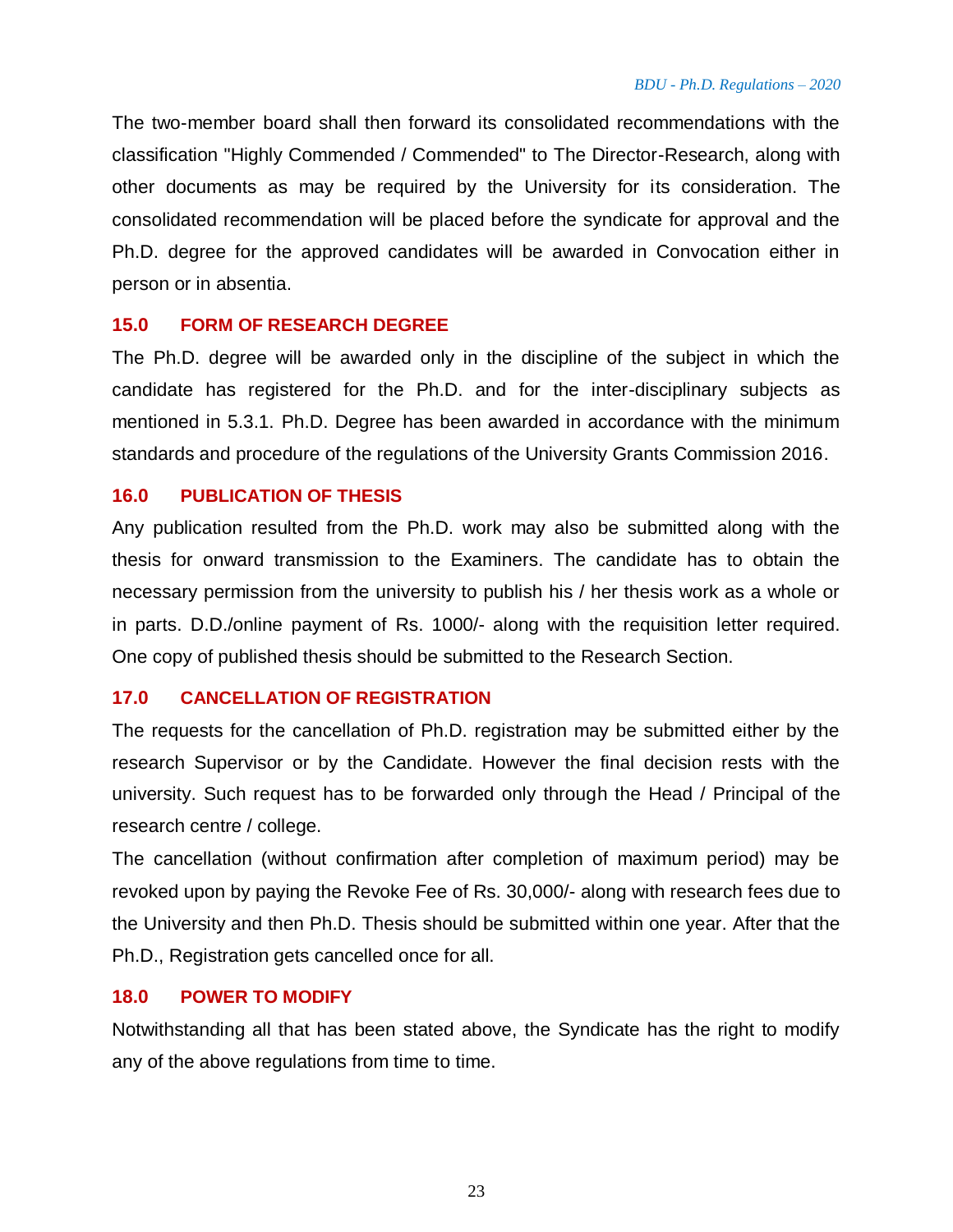# **19. Fees List for Ph.D. Program**

| <b>A. University Departments</b>                                          | <b>See Table</b> | A1 - FULL TIME candidates              |
|---------------------------------------------------------------------------|------------------|----------------------------------------|
|                                                                           |                  | A2 - PART TIME candidates              |
|                                                                           |                  | A3 - NRI & FOREIGN candidates          |
| <b>B. Affiliated Colleges</b>                                             | <b>See Table</b> | <b>B1-FULL TIME candidates</b>         |
|                                                                           |                  | <b>B2-PART TIME candidates</b>         |
|                                                                           |                  | <b>B3-NRI &amp; FOREIGN candidates</b> |
| <b>C. Research Centres other than Univ. Depts and Affiliated Colleges</b> |                  |                                        |
|                                                                           | <b>See Table</b> | <b>C1-FULL TIME candidates</b>         |
|                                                                           |                  | <b>C2 - PART TIME candidates</b>       |

**D. Other Related Fee Details applicable to all Candidates / Supervisors / Centres See Table D.**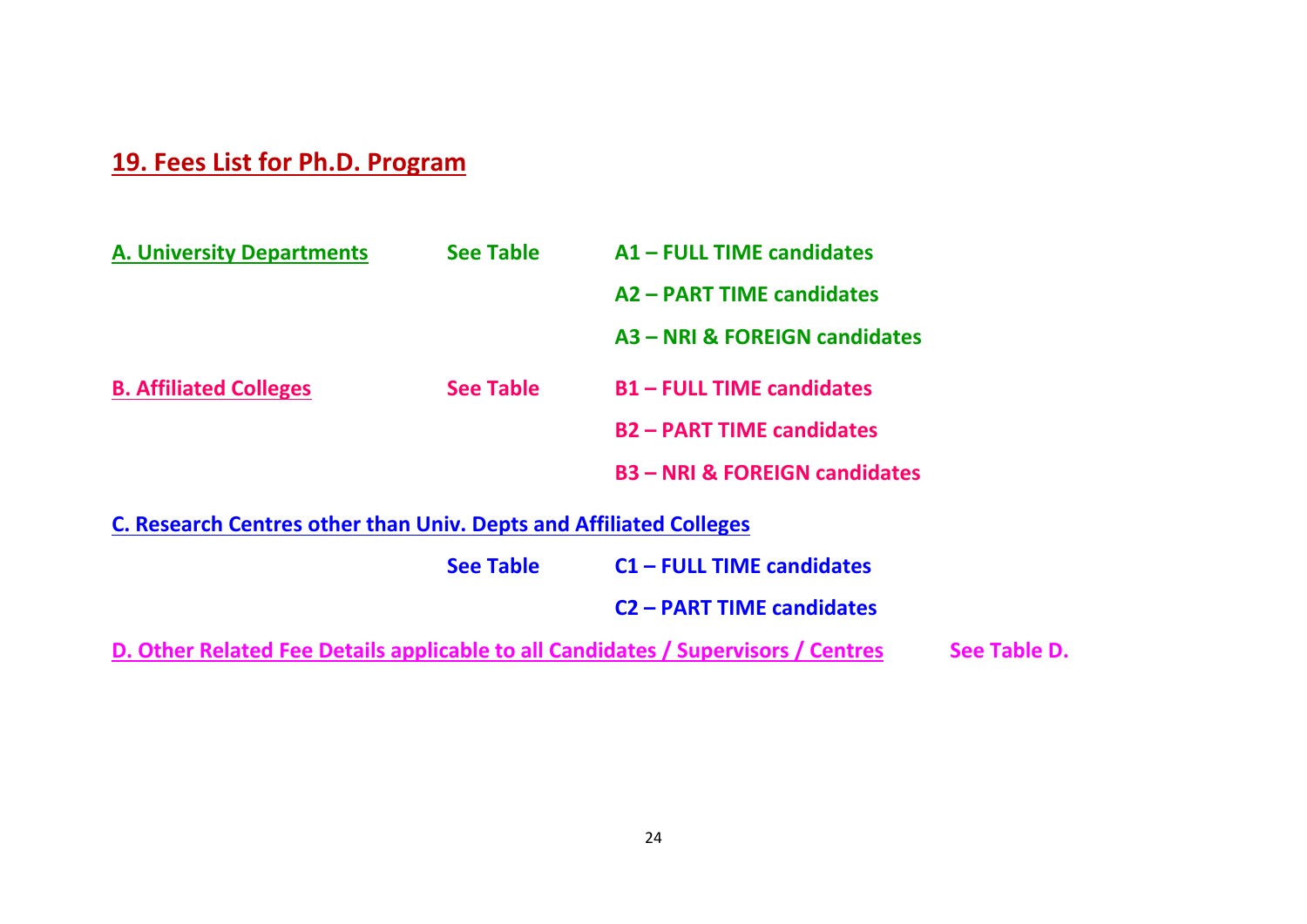# **1. University Departments – FULL TIME candidates**

| <b>ARTS/INDIAN AND OTHER</b> |                               |                                 | SCIENCE/ENGG./TECH./MEDICINESUBJECTS |                                                                       |                      |  |
|------------------------------|-------------------------------|---------------------------------|--------------------------------------|-----------------------------------------------------------------------|----------------------|--|
|                              | LANGUAGES/MANAGEMENT SUBJECTS |                                 |                                      |                                                                       |                      |  |
| SI.                          | <b>Fee Details</b>            | <b>Amount in Rs.</b>            | SI.                                  | <b>Fee Details</b>                                                    | <b>Amount in Rs.</b> |  |
| No.                          |                               |                                 | No.                                  |                                                                       |                      |  |
| 1.                           | <b>Application Fee</b>        | 1000*                           | 1.                                   | <b>Application Fee</b>                                                | 1000*                |  |
| 2.                           | <b>Registration Fee</b>       | 3000                            | 2.                                   | <b>Registration Fee</b>                                               | 3000                 |  |
|                              |                               | I YEAR (paid to the University) |                                      |                                                                       |                      |  |
| 1.                           | <b>Tuition Fee</b>            | 4000                            | 1.                                   | <b>Tuition Fee</b>                                                    | 6000                 |  |
| 2.                           | Alumni Fee (One Time)         | 500                             | 2.                                   | Alumni Fee (One Time)                                                 | 500                  |  |
| 3.                           | Computer / Internet Charges   | 1000                            | 3.                                   | Computer / Internet Charges                                           | 1000                 |  |
|                              | (Exempted for SC/ST Students) |                                 |                                      | (Exempted for SC/ST Students)                                         |                      |  |
| 4.                           | Library Fee                   | 500                             | 4.                                   | Library Fee                                                           | 500                  |  |
|                              | (Exempted for SC/ST Students) |                                 |                                      | (Exempted for SC/ST Students)                                         |                      |  |
| 5.                           | Caution Deposit (One Time)    | 3000                            | 5.                                   | Caution Deposit (One Time)                                            | 3000                 |  |
| 6.                           | Lab Fee                       |                                 | 6.                                   | Lab Fee                                                               | 3000                 |  |
|                              | <b>Total</b>                  | 9000                            |                                      | <b>Total</b>                                                          | 14000                |  |
|                              |                               |                                 |                                      | From II YEAR to Thesis submission (paid to the University every year) |                      |  |
| 1.                           | <b>Tuition Fee</b>            | 4000                            | 1.                                   | <b>Tuition Fee</b>                                                    | 6000                 |  |
| 2.                           | Computer / Internet Charges   | 1000                            | 2.                                   | Computer / Internet Charges                                           | 1000                 |  |
|                              | (Exempted for SC/ST Students) |                                 |                                      | (Exempted for SC/ST Students)                                         |                      |  |
| 3.                           | Library Fee                   | 500                             | 3.                                   | Library Fee                                                           | 500                  |  |
|                              | (Exempted for SC/ST Students) |                                 |                                      | (Exempted for SC/ST Students)                                         |                      |  |
| 4.                           | Lab Fee                       | $\blacksquare$                  | 4.                                   | Lab Fee                                                               | 3000                 |  |
|                              | <b>Total</b>                  | 5500                            |                                      |                                                                       | 10500                |  |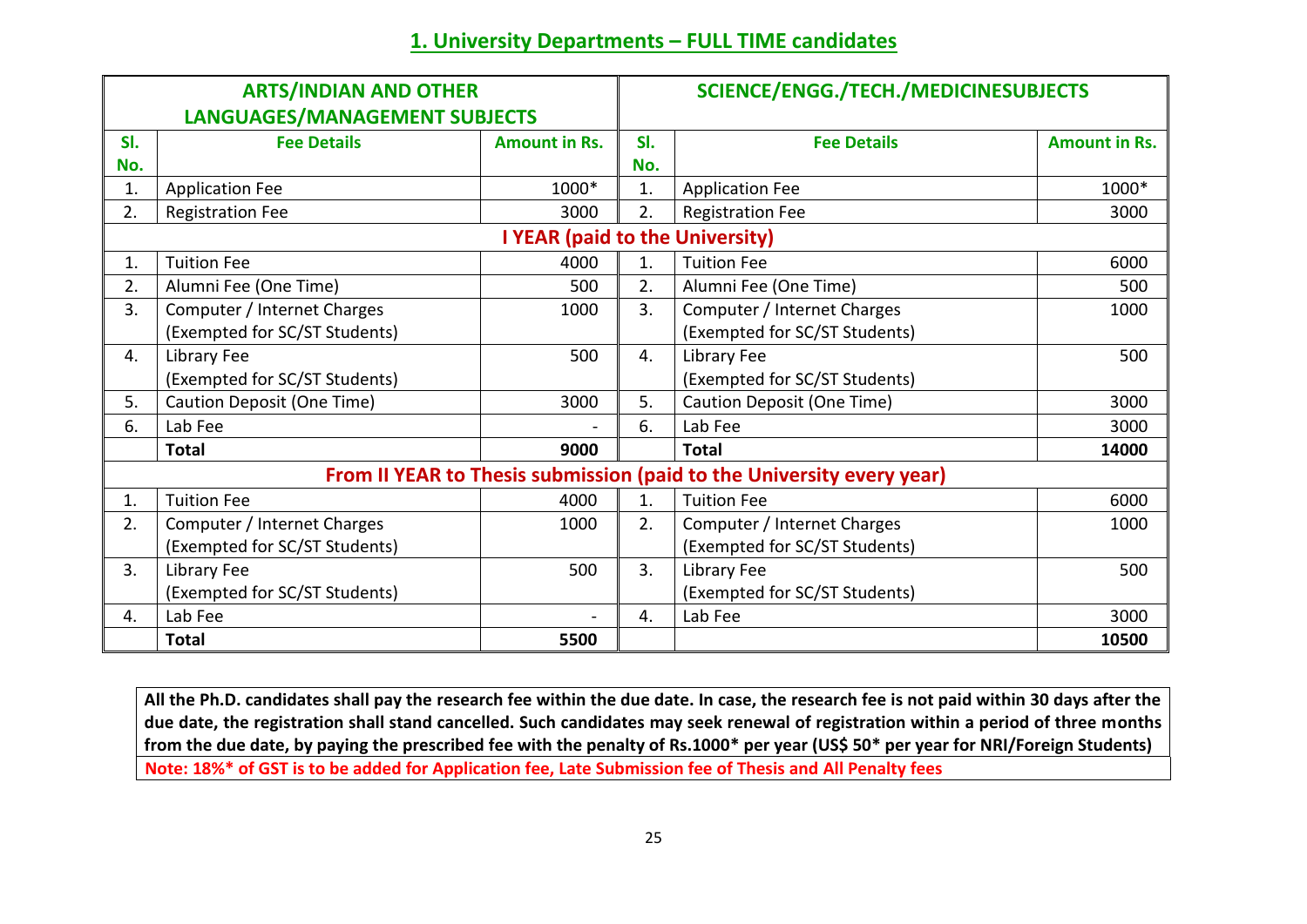# **A2. University Departments – PART TIME candidates**

| <b>ARTS/INDIAN AND OTHER</b> |                               |                                 | <b>SCIENCE/ENGG./TECH./MEDICINE SUBJECTS</b> |                                                                       |                      |  |
|------------------------------|-------------------------------|---------------------------------|----------------------------------------------|-----------------------------------------------------------------------|----------------------|--|
|                              | LANGUAGES/MANAGEMENT SUBJECTS |                                 |                                              |                                                                       |                      |  |
| SI.                          | <b>Fee Details</b>            | <b>Amount in Rs.</b>            | SI.                                          | <b>Fee Details</b>                                                    | <b>Amount in Rs.</b> |  |
| No.                          |                               |                                 | No.                                          |                                                                       |                      |  |
| 1.                           | <b>Application Fee</b>        | 1000*                           | 1.                                           | <b>Application Fee</b>                                                | 1000*                |  |
| 2.                           | <b>Registration Fee</b>       | 3000                            | 2.                                           | <b>Registration Fee</b>                                               | 3000                 |  |
|                              |                               | I YEAR (paid to the University) |                                              |                                                                       |                      |  |
| 1.                           | <b>Tuition Fee</b>            | 7000                            | 1.                                           | <b>Tuition Fee</b>                                                    | 9000                 |  |
| 2.                           | Alumni Fee (One Time)         | 500                             | 2.                                           | Alumni Fee (One Time)                                                 | 500                  |  |
| 3.                           | Computer / Internet Charges   | 1000                            | 3.                                           | Computer / Internet Charges                                           | 1000                 |  |
|                              | (Exempted for SC/ST Students) |                                 |                                              | (Exempted for SC/ST Students)                                         |                      |  |
| 4.                           | Library Fee                   | 500                             | 4.                                           | Library Fee                                                           | 500                  |  |
|                              | (Exempted for SC/ST Students) |                                 |                                              | (Exempted for SC/ST Students)                                         |                      |  |
| 5.                           | Caution Deposit (One Time)    | 3000                            | 5.                                           | Caution Deposit (One Time)                                            | 3000                 |  |
| 6.                           | Lab Fee                       |                                 | 6.                                           | Lab Fee                                                               | 3000                 |  |
|                              | <b>Total</b>                  | 12000                           |                                              | <b>Total</b>                                                          | 17000                |  |
|                              |                               |                                 |                                              | From II YEAR to Thesis submission (paid to the University every year) |                      |  |
| 1.                           | <b>Tuition Fee</b>            | 7000                            | 1.                                           | <b>Tuition Fee</b>                                                    | 9000                 |  |
| 2.                           | Computer / Internet Charges   | 1000                            | 2.                                           | Computer / Internet Charges                                           | 1000                 |  |
|                              | (Exempted for SC/ST Students) |                                 |                                              | (Exempted for SC/ST Students)                                         |                      |  |
| 3.                           | Library Fee                   | 500                             | 3.                                           | Library Fee                                                           | 500                  |  |
|                              | (Exempted for SC/ST Students) |                                 |                                              | (Exempted for SC/ST Students)                                         |                      |  |
| 4.                           | Lab Fee                       | $\overline{\phantom{m}}$        | 4.                                           | Lab Fee                                                               | 3000                 |  |
|                              | <b>Total</b>                  | 8500                            |                                              | <b>Total</b>                                                          | 13500                |  |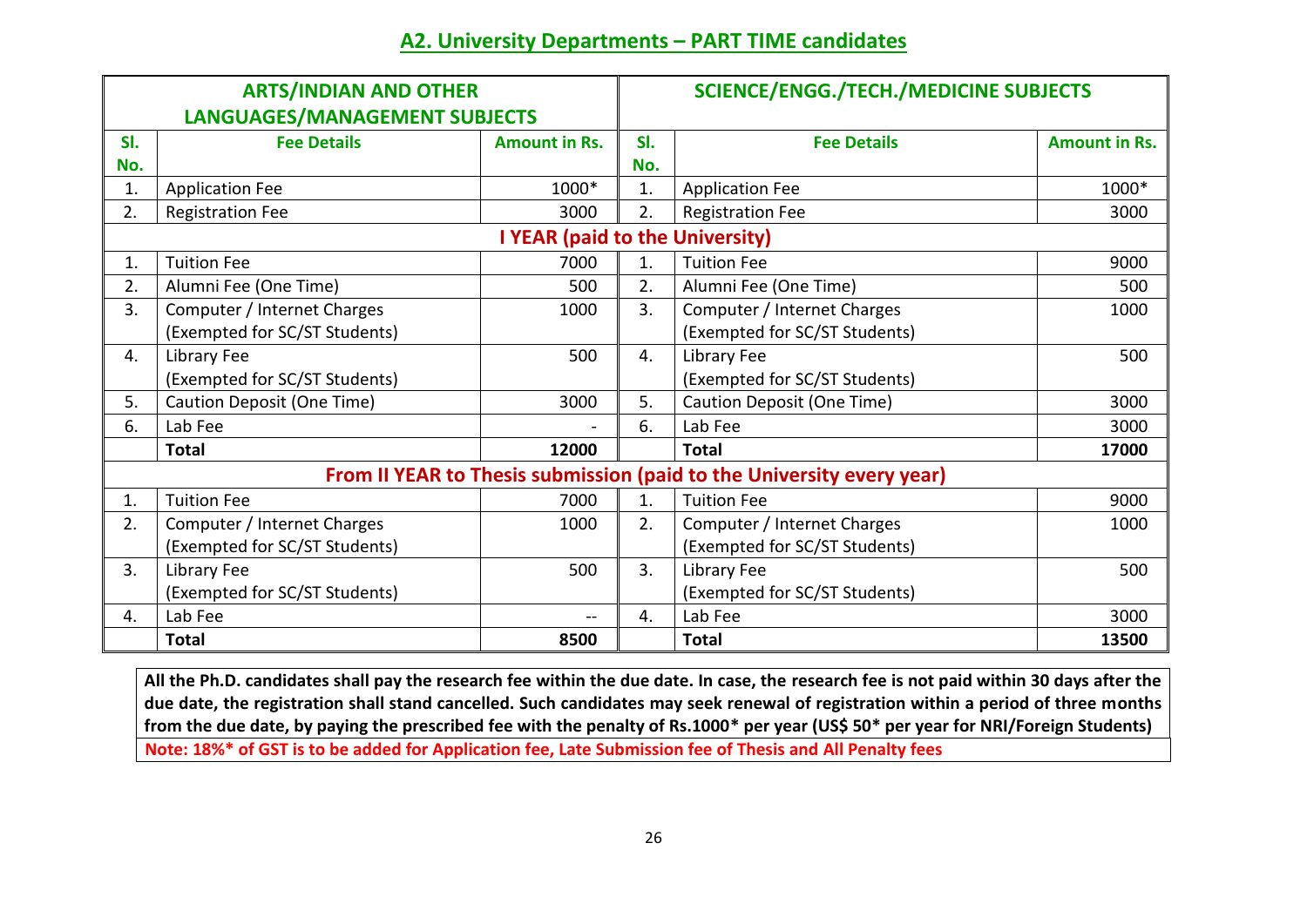### **A3. University Departments – NRI & FOREIGN candidates**

| <b>ARTS/INDIAN AND OTHER</b>    |                                                                       |                | SCIENCE/ENGG./TECH./MEDICINE SUBJECTS - |                            |                |  |
|---------------------------------|-----------------------------------------------------------------------|----------------|-----------------------------------------|----------------------------|----------------|--|
| LANGUAGES/MANAGEMENT SUBJECTS-  |                                                                       |                | <b>FULL TIME AND PART TIME</b>          |                            |                |  |
|                                 | <b>FULL TIME AND PART TIME</b>                                        |                |                                         |                            |                |  |
| SI.                             | <b>Fee Details</b>                                                    | Amount in US\$ | SI.                                     | <b>Fee Details</b>         | Amount in US\$ |  |
| No.                             |                                                                       |                | No.                                     |                            |                |  |
| 1.                              | <b>Application Fee</b>                                                | $100*$         | 1.                                      | <b>Application Fee</b>     | $100*$         |  |
| 2.                              | <b>Registration Fee</b>                                               | 200            | 2.                                      | <b>Registration Fee</b>    | 200            |  |
| I YEAR (paid to the University) |                                                                       |                |                                         |                            |                |  |
| 1.                              | <b>Tuition Fee</b>                                                    | 800            | 1.                                      | <b>Tuition Fee</b>         | 800            |  |
| 2.                              | Alumni Fee (One Time)                                                 | 50             | 2.                                      | Alumni Fee (One Time)      | 50             |  |
| 3.                              | Caution Deposit (One Time)                                            | 200            | 3.                                      | Caution Deposit (One Time) | 200            |  |
| 4.                              | Lab Fee                                                               | --             | 4.                                      | Lab Fee                    | 400            |  |
|                                 | <b>Total</b>                                                          | 1050           |                                         | <b>Total</b>               | 1450           |  |
|                                 | From II YEAR to Thesis Submission (paid to the University every year) |                |                                         |                            |                |  |
| 1.                              | <b>Tuition Fee</b>                                                    | 800            | 1.                                      | <b>Tuition Fee</b>         | 800            |  |
| 2.                              | Lab Fee                                                               | $- -$          | 2.                                      | Lab Fee                    | 400            |  |
|                                 | <b>Total</b>                                                          | 800            |                                         | <b>Total</b>               | 1200           |  |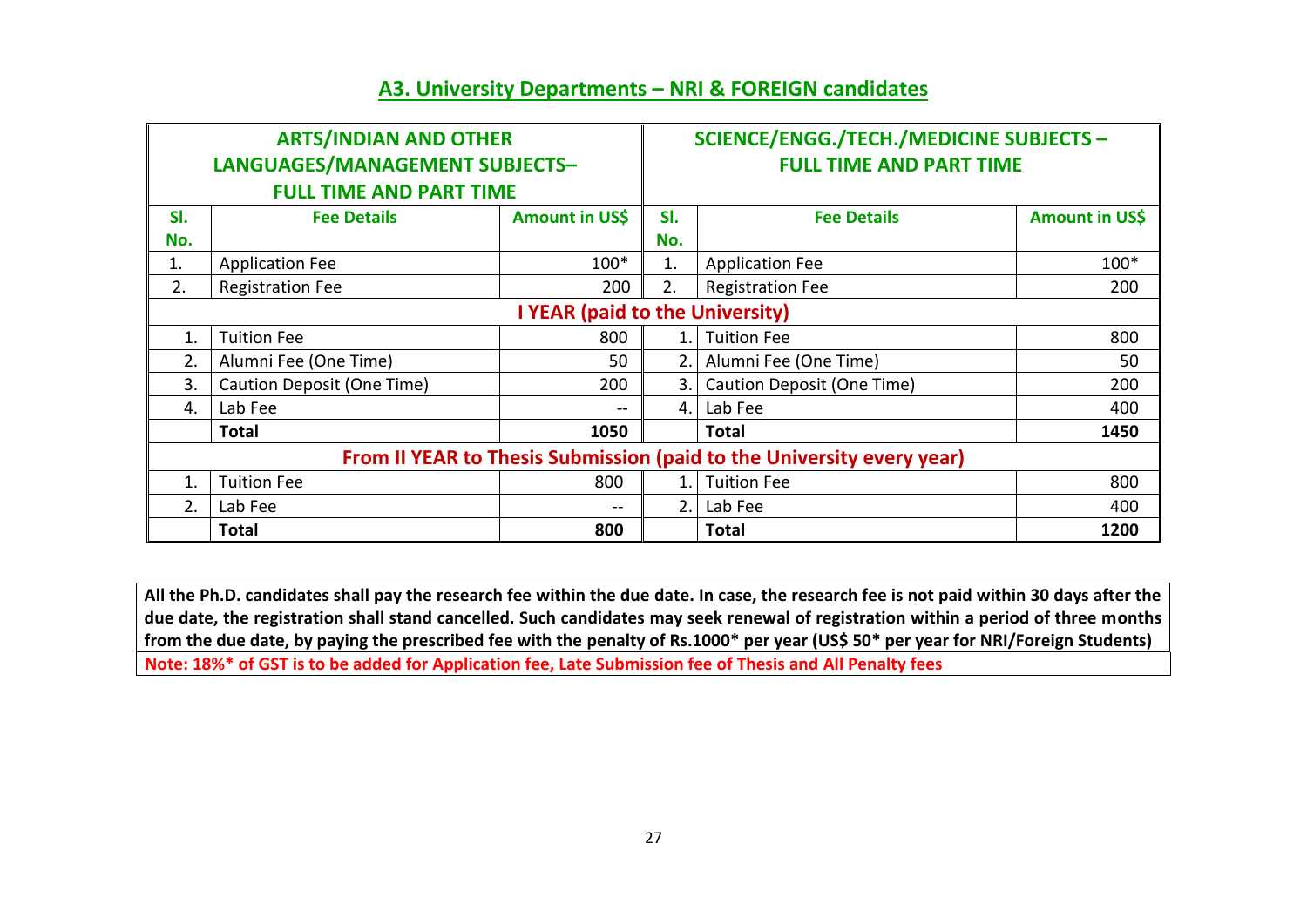# **B1. Affiliated Colleges – FULL TIME candidates**

| <b>ARTS/INDIAN AND OTHER</b>  |                                     |                      | <b>SCIENCE/ENGG./TECH./MEDICINE SUBJECTS</b> |                                                                               |                      |
|-------------------------------|-------------------------------------|----------------------|----------------------------------------------|-------------------------------------------------------------------------------|----------------------|
| LANGUAGES/MANAGEMENT SUBJECTS |                                     |                      |                                              |                                                                               |                      |
| S.                            | <b>Fee Details</b>                  | <b>Amount in Rs.</b> | SI.                                          | <b>Fee Details</b>                                                            | <b>Amount in Rs.</b> |
| No.                           |                                     |                      | No.                                          |                                                                               |                      |
| 1.                            | <b>Application Fee</b>              | 1000*                | 1.                                           | <b>Application Fee</b>                                                        | 1000*                |
| 2.                            | <b>Registration Fee</b>             | 3000                 | 2.                                           | <b>Registration Fee</b>                                                       | 3000                 |
|                               |                                     |                      |                                              | I YEAR - FULL TIME (paid to the University)                                   |                      |
| 1.                            | Lump sum Fee paid to the University | 3000                 | 1.                                           | Lump sum Fee paid to the University                                           | 3000                 |
|                               | (one time only)                     |                      |                                              | (one time only)                                                               |                      |
|                               |                                     |                      |                                              | I YEAR - FULL TIME (paid to the Respective College)                           |                      |
| 1.                            | <b>Tuition Fee</b>                  | 4000                 | 1.                                           | <b>Tuition Fee</b>                                                            | 6000                 |
| 2.                            | Alumni Fee (One Time)               | 500                  | 2.                                           | Alumni Fee (One Time)                                                         | 500                  |
| 3.                            | Computer / Internet Charges         | 1000                 | 3.                                           | Computer / Internet Charges                                                   | 1000                 |
|                               | (Exempted for SC/ST Students)       |                      |                                              | (Exempted for SC/ST Students)                                                 |                      |
| 4.                            | Library Fee                         | 500                  | 4.                                           | Library Fee                                                                   | 500                  |
|                               | (Exempted for SC/ST Students)       |                      |                                              | (Exempted for SC/ST Students)                                                 |                      |
| 5.                            | Caution Deposit (One Time)          | 3000                 | 5.                                           | Caution Deposit (One Time)                                                    | 3000                 |
| 6.                            | Lab Fee                             |                      | 6.                                           | Lab Fee                                                                       | 3000                 |
|                               | <b>Total</b>                        | 9000                 |                                              | <b>Total</b>                                                                  | 14000                |
|                               |                                     |                      |                                              | From II YEAR to Thesis submission (paid to the Respective College every year) |                      |
| 1.                            | <b>Tuition Fee</b>                  | 4000                 | 1.                                           | <b>Tuition Fee</b>                                                            | 6000                 |
| 2.                            | Computer / Internet Charges         | 1000                 | 2.                                           | Computer / Internet Charges                                                   | 1000                 |
|                               | (Exempted for SC/ST Students)       |                      |                                              | (Exempted for SC/ST Students)                                                 |                      |
| 3.                            | Library Fee                         | 500                  | 3.                                           | Library Fee                                                                   | 500                  |
|                               | (Exempted for SC/ST Students)       |                      |                                              | (Exempted for SC/ST Students)                                                 |                      |
| 4.                            | Lab Fee                             | $\overline{a}$       | 4.                                           | Lab Fee                                                                       | 3000                 |
|                               | <b>Total</b>                        | 5500                 |                                              | <b>Total</b>                                                                  | 10500                |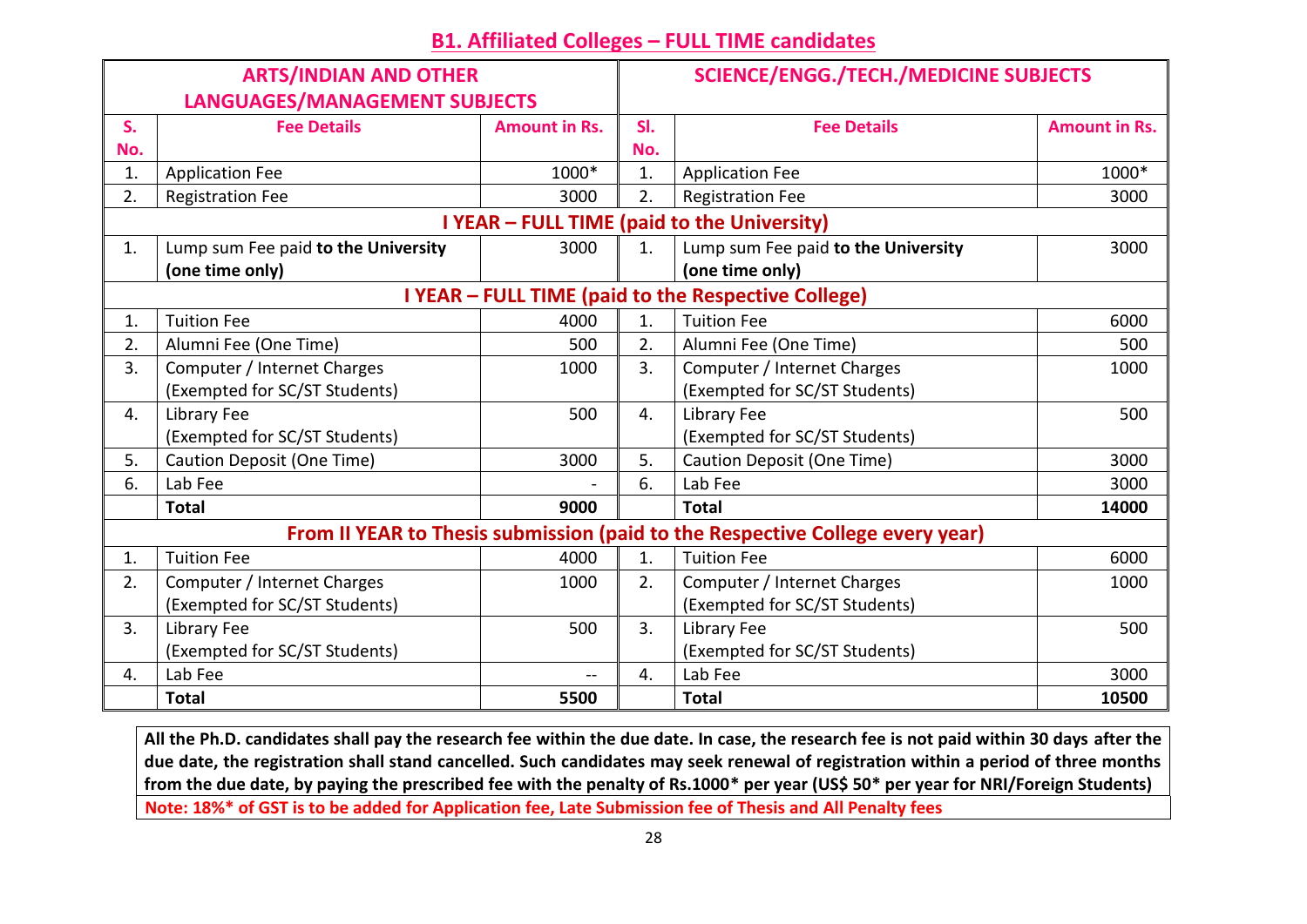# **B2. Affiliated Colleges – PART TIME candidates**

| <b>ARTS/INDIAN AND OTHER</b>                                                  |                                     |                      | <b>SCIENCE/ENGG./TECH./MEDICINE SUBJECTS</b> |                                     |                      |  |
|-------------------------------------------------------------------------------|-------------------------------------|----------------------|----------------------------------------------|-------------------------------------|----------------------|--|
| LANGUAGES/MANAGEMENT SUBJECTS                                                 |                                     |                      |                                              |                                     |                      |  |
| SI.                                                                           | <b>Fee Details</b>                  | <b>Amount in Rs.</b> | SI.                                          | <b>Fee Details</b>                  | <b>Amount in Rs.</b> |  |
| No.                                                                           |                                     |                      | No.                                          |                                     |                      |  |
| 1.                                                                            | <b>Application Fee</b>              | 1000*                | 1.                                           | <b>Application Fee</b>              | 1000*                |  |
| 2.                                                                            | <b>Registration Fee</b>             | 3000                 | 2.                                           | <b>Registration Fee</b>             | 3000                 |  |
| I YEAR - PART TIME(paid to the University)                                    |                                     |                      |                                              |                                     |                      |  |
| 1.                                                                            | Lump sum Fee paid to the University | 6000                 | 1.                                           | Lump sum Fee paid to the University | 6000                 |  |
|                                                                               | (one time only)                     |                      |                                              | (one time only)                     |                      |  |
| I YEAR -PART TIME (paid to the Respective College)                            |                                     |                      |                                              |                                     |                      |  |
| 1.                                                                            | <b>Tuition Fee</b>                  | 7000                 | 1.                                           | <b>Tuition Fee</b>                  | 9000                 |  |
| 2.                                                                            | Alumni Fee (One Time)               | 500                  | 2.                                           | Alumni Fee (One Time)               | 500                  |  |
| 3.                                                                            | Computer / Internet Charges         | 1000                 | 3.                                           | Computer / Internet Charges         | 1000                 |  |
|                                                                               | (Exempted for SC/ST Students)       |                      |                                              | (Exempted for SC/ST Students)       |                      |  |
| 4.                                                                            | Library Fee                         | 500                  | 4.                                           | Library Fee                         | 500                  |  |
|                                                                               | (Exempted for SC/ST Students)       |                      |                                              | (Exempted for SC/ST Students)       |                      |  |
| 5.                                                                            | Caution Deposit (One Time)          | 3000                 | 5.                                           | Caution Deposit (One Time)          | 3000                 |  |
| 6.                                                                            | Lab Fee                             |                      | 6.                                           | Lab Fee                             | 3000                 |  |
|                                                                               | <b>Total</b>                        | 12000                |                                              | <b>Total</b>                        | 17000                |  |
| From II YEAR to Thesis submission (paid to the Respective College every year) |                                     |                      |                                              |                                     |                      |  |
| 1.                                                                            | <b>Tuition Fee</b>                  | 7000                 | 1.                                           | <b>Tuition Fee</b>                  | 9000                 |  |
| 2.                                                                            | Computer / Internet Charges         | 1000                 | 2.                                           | Computer / Internet Charges         | 1000                 |  |
|                                                                               | (Exempted for SC/ST Students)       |                      |                                              | (Exempted for SC/ST Students)       |                      |  |
| 3.                                                                            | Library Fee                         | 500                  | 3.                                           | Library Fee                         | 500                  |  |
|                                                                               | (Exempted for SC/ST Students)       |                      |                                              | (Exempted for SC/ST Students)       |                      |  |
| 4.                                                                            | Lab Fee                             | $-$                  | 4.                                           | Lab Fee                             | 3000                 |  |
|                                                                               | <b>Total</b>                        | 8500                 |                                              | <b>Total</b>                        | 13500                |  |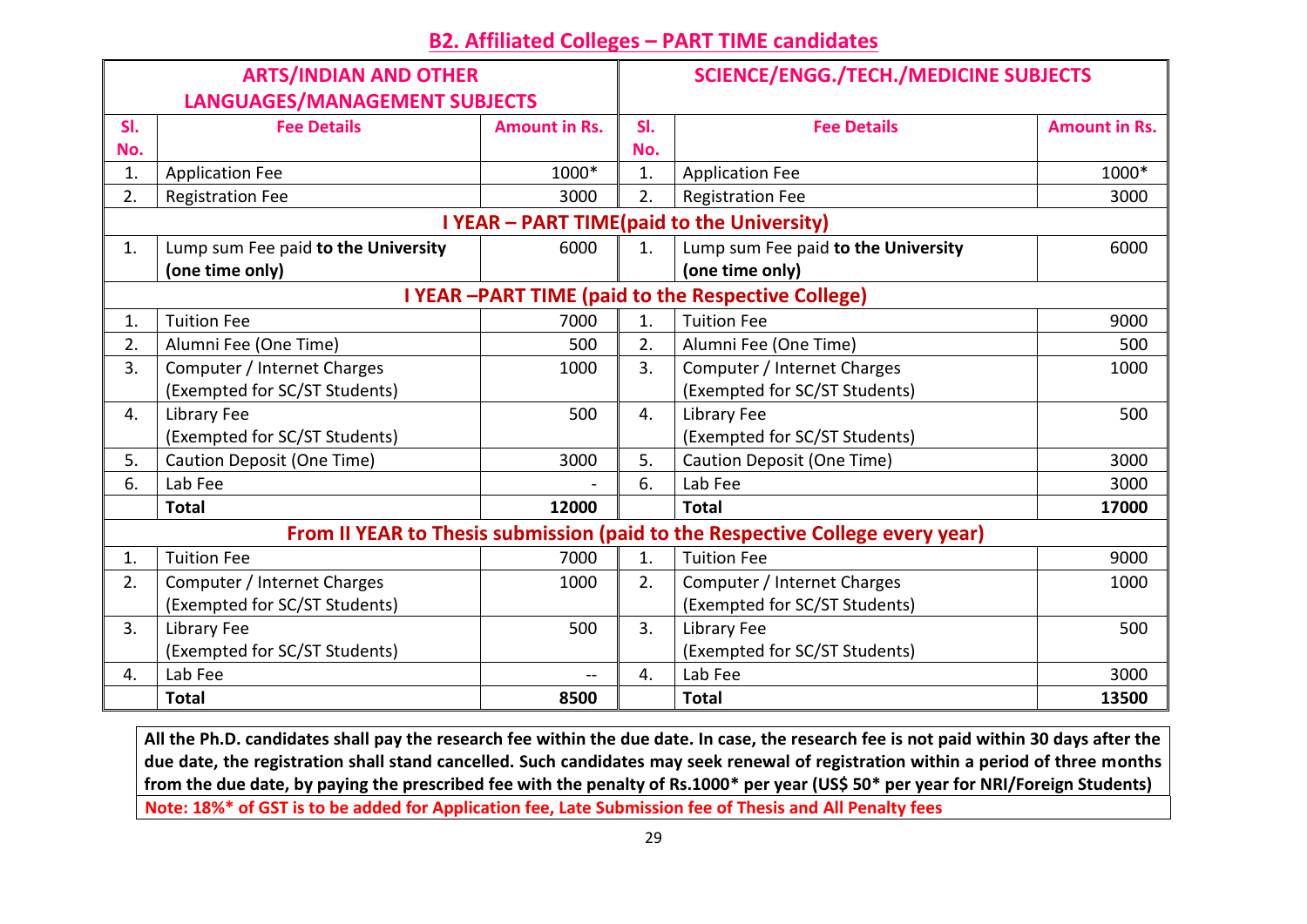| ARTS/INDIAN AND OTHER LANGUAGES/MANAGEMENT                                            |                                      |       | SCIENCE/ENGG./TECH./MEDICINE SUBJECT - |                                     |                |
|---------------------------------------------------------------------------------------|--------------------------------------|-------|----------------------------------------|-------------------------------------|----------------|
| <b>SUBJECTS - FULL TIME AND PART TIME</b>                                             |                                      |       | <b>FULL TIME AND PART TIME</b>         |                                     |                |
| SI.                                                                                   | Amount in US\$<br><b>Fee Details</b> |       | SI.                                    | <b>Fee Details</b>                  | Amount in US\$ |
| No.                                                                                   |                                      |       | No.                                    |                                     |                |
| 1.                                                                                    | <b>Application Fee</b>               | 100*  | 1.                                     | <b>Application Fee</b>              | 100*           |
| 2.                                                                                    | <b>Registration Fee</b>              | 200   | 2.                                     | <b>Registration Fee</b>             | 200            |
| I YEAR (paid to the University)                                                       |                                      |       |                                        |                                     |                |
| 1.                                                                                    | Lump sum Fee paid to the University  | 500   | 1.                                     | Lump sum Fee paid to the University | 500            |
|                                                                                       | (one time only)                      |       |                                        | (one time only)                     |                |
| I YEAR (paid to the Respective Research Centre)                                       |                                      |       |                                        |                                     |                |
| 1.                                                                                    | <b>Tuition Fee</b>                   | 800   | 1.                                     | <b>Tuition Fee</b>                  | 800            |
| 2.                                                                                    | Alumni Fee (One Time)                | 50    | 2.                                     | Alumni Fee (One Time)               | 50             |
| 3.                                                                                    | Caution Deposit (One Time)           | 200   | 3.                                     | Caution Deposit (One Time)          | 200            |
| 4.                                                                                    | Lab Fee                              | $- -$ | 4.                                     | Lab Fee                             | 400            |
|                                                                                       | <b>Total</b>                         | 1050  |                                        | Total                               | 1450           |
| From II YEAR to Thesis submission (paid to the Respective Research Centre every year) |                                      |       |                                        |                                     |                |
| 1.                                                                                    | <b>Tuition Fee</b>                   | 800   | 1.                                     | <b>Tuition Fee</b>                  | 800            |
| 2.                                                                                    | Lab Fee                              |       | 2.                                     | Lab Fee                             | 400            |
|                                                                                       | <b>Total</b>                         | 800   |                                        | Total                               | 1200           |

### **B3. Affiliated Colleges – NRI & FOREIGN Candidates**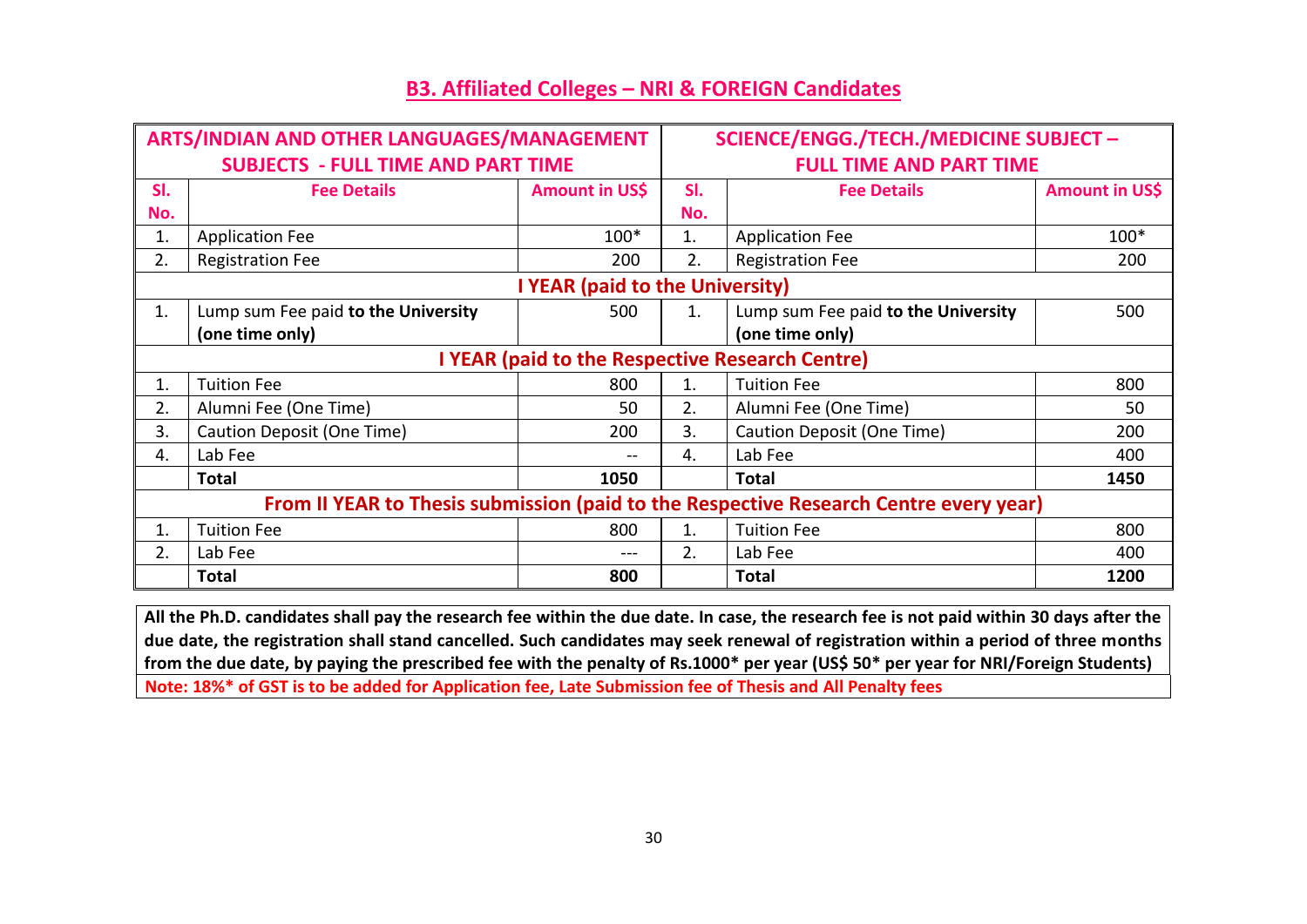# **C1. Research Centres Other than Univ. Depts and Affiliated Colleges – FULL TIME candidates**

| ARTS/INDIAN AND OTHER LANGUAGES/MANAGEMENT<br><b>SUBJECTS</b>                         |                                    |                      | <b>SCIENCE/ENGG./TECH./MEDICINE SUBJECTS</b> |                                    |                      |  |
|---------------------------------------------------------------------------------------|------------------------------------|----------------------|----------------------------------------------|------------------------------------|----------------------|--|
| S.                                                                                    | <b>Fee Details</b>                 | <b>Amount in Rs.</b> | SI.                                          | <b>Fee Details</b>                 | <b>Amount in Rs.</b> |  |
| No.                                                                                   |                                    |                      | No.                                          |                                    |                      |  |
| 1.                                                                                    | <b>Application Fee</b>             | 1000*                | 1.                                           | <b>Application Fee</b>             | 1000*                |  |
| 2.                                                                                    | <b>Registration Fee</b>            | 3000                 | 2.                                           | <b>Registration Fee</b>            | 3000                 |  |
| I YEAR to Thesis submission (paid to the University every year)                       |                                    |                      |                                              |                                    |                      |  |
| 1.                                                                                    | Tuition Fee paid to the University | 6000(p.a)            | 1.                                           | Tuition Fee paid to the University | 6000(p.a)            |  |
| I YEAR - FULL TIME (paid to the Respective Research Centre)                           |                                    |                      |                                              |                                    |                      |  |
| 1.                                                                                    | <b>Tuition Fee</b>                 | 4000                 | 1.                                           | <b>Tuition Fee</b>                 | 6000                 |  |
| 2.                                                                                    | Alumni Fee (One Time)              | 500                  | 2.                                           | Alumni Fee (One Time)              | 500                  |  |
| 3.                                                                                    | Computer / Internet Charges        | 1000                 | 3.                                           | Computer / Internet Charges        | 1000                 |  |
|                                                                                       | (Exempted for SC/ST Students)      |                      |                                              | (Exempted for SC/ST Students)      |                      |  |
| 4.                                                                                    | Library Fee                        | 500                  | 4.                                           | Library Fee                        | 500                  |  |
|                                                                                       | (Exempted for SC/ST Students)      |                      |                                              | (Exempted for SC/ST Students)      |                      |  |
| 5.                                                                                    | Caution Deposit (One Time)         | 3000                 | 5.                                           | <b>Caution Deposit (One Time)</b>  | 3000                 |  |
| 6.                                                                                    | Lab Fee                            |                      | 6.                                           | Lab Fee                            | 3000                 |  |
|                                                                                       | <b>Total</b>                       | 9000                 |                                              | <b>Total</b>                       | 14000                |  |
| From II YEAR to Thesis submission (paid to the Respective Research Centre every year) |                                    |                      |                                              |                                    |                      |  |
| 1.                                                                                    | <b>Tuition Fee</b>                 | 4000                 | 1.                                           | <b>Tuition Fee</b>                 | 6000                 |  |
| 2.                                                                                    | Computer / Internet Charges        | 1000                 | 2.                                           | Computer / Internet Charges        | 1000                 |  |
|                                                                                       | (Exempted for SC/ST Students)      |                      |                                              | (Exempted for SC/ST Students)      |                      |  |
| 3.                                                                                    | Library Fee                        | 500                  | 3.                                           | Library Fee                        | 500                  |  |
|                                                                                       | (Exempted for SC/ST Students)      |                      |                                              | (Exempted for SC/ST Students)      |                      |  |
| 4.                                                                                    | Lab Fee                            | $\mathbf{--}$        | 4.                                           | Lab Fee                            | 3000                 |  |
|                                                                                       | <b>Total</b>                       | 5500                 |                                              |                                    | 10500                |  |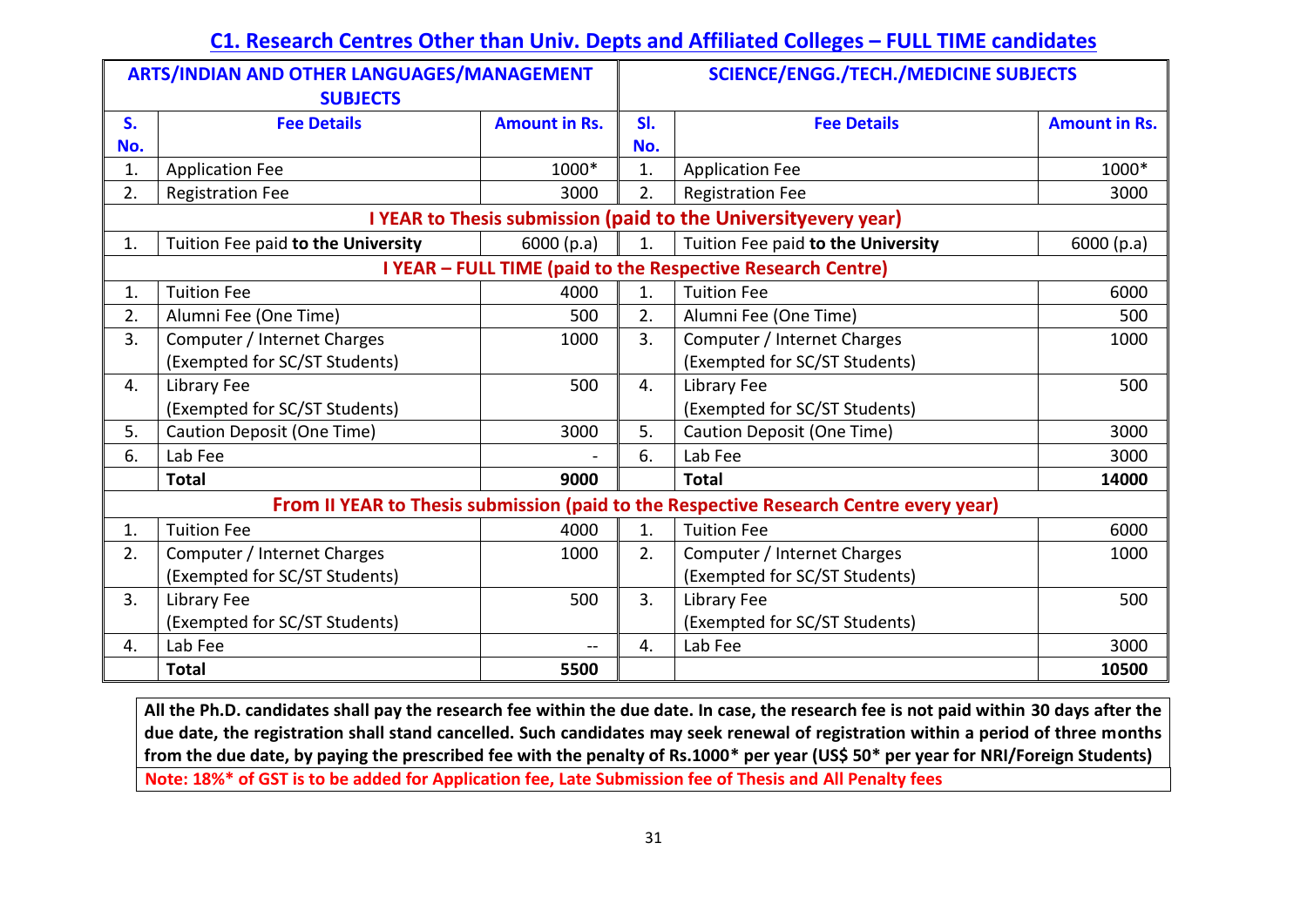# **C2. Research Centres Other than Univ. Depts and Affiliated Colleges – PART TIME candidates**

| ARTS/INDIAN AND OTHER LANGUAGES/MANAGEMENT<br><b>SUBJECTS</b>  |                                    |                      | <b>SCIENCE/ENGG./TECH./MEDICINE SUBJECTS</b> |                                                                                       |                      |  |
|----------------------------------------------------------------|------------------------------------|----------------------|----------------------------------------------|---------------------------------------------------------------------------------------|----------------------|--|
| SI.                                                            | <b>Fee Details</b>                 | <b>Amount in Rs.</b> | SI.                                          | <b>Fee Details</b>                                                                    | <b>Amount in Rs.</b> |  |
| No.                                                            |                                    |                      | No.                                          |                                                                                       |                      |  |
| 1.                                                             | <b>Application Fee</b>             | 1000*                | 1.                                           | <b>Application Fee</b>                                                                | 1000*                |  |
| 2.                                                             | <b>Registration Fee</b>            | 3000                 | 2.                                           | <b>Registration Fee</b>                                                               | 3000                 |  |
| I YEAR to Thesis submission (paid to the Universityevery year) |                                    |                      |                                              |                                                                                       |                      |  |
| 1.                                                             | Tuition Fee paid to the University | 6000(p.a)            | 1.                                           | Tuition Fee paid to the University                                                    | 6000(p.a)            |  |
| I YEAR PART TIME (paid to the Respective Research Centre)      |                                    |                      |                                              |                                                                                       |                      |  |
| 1.                                                             | <b>Tuition Fee</b>                 | 7000                 | 1.                                           | <b>Tuition Fee</b>                                                                    | 9000                 |  |
| 2.                                                             | Alumni Fee (One Time)              | 500                  | 2.                                           | Alumni Fee (One Time)                                                                 | 500                  |  |
| 3.                                                             | Computer / Internet Charges        | 1000                 | 3.                                           | Computer / Internet Charges                                                           | 1000                 |  |
|                                                                | (Exempted for SC/ST Students)      |                      |                                              | (Exempted for SC/ST Students)                                                         |                      |  |
| 4.                                                             | Library Fee                        | 500                  | 4.                                           | Library Fee                                                                           | 500                  |  |
|                                                                | (Exempted for SC/ST Students)      |                      |                                              | (Exempted for SC/ST Students)                                                         |                      |  |
| 5.                                                             | Caution Deposit (One Time)         | 3000                 | 5.                                           | Caution Deposit (One Time)                                                            | 3000                 |  |
| 6.                                                             | Lab Fee                            |                      | 6.                                           | Lab Fee                                                                               | 3000                 |  |
|                                                                | <b>Total</b>                       | 12000                |                                              | <b>Total</b>                                                                          | 17000                |  |
|                                                                |                                    |                      |                                              | From II YEAR to Thesis submission (paid to the Respective Research Centre every year) |                      |  |
| 1.                                                             | <b>Tuition Fee</b>                 | 7000                 | 1.                                           | <b>Tuition Fee</b>                                                                    | 9000                 |  |
| 2.                                                             | Computer / Internet Charges        | 1000                 | 2.                                           | Computer / Internet Charges                                                           | 1000                 |  |
|                                                                | (Exempted for SC/ST Students)      |                      |                                              | (Exempted for SC/ST Students)                                                         |                      |  |
| 3.                                                             | Library Fee                        | 500                  | 3.                                           | Library Fee                                                                           | 500                  |  |
|                                                                | (Exempted for SC/ST Students)      |                      |                                              | (Exempted for SC/ST Students)                                                         |                      |  |
| 4.                                                             | Lab Fee                            | $-$                  | 4.                                           | Lab Fee                                                                               | 3000                 |  |
|                                                                | <b>Total</b>                       | 8500                 |                                              | <b>Total</b>                                                                          | 13500                |  |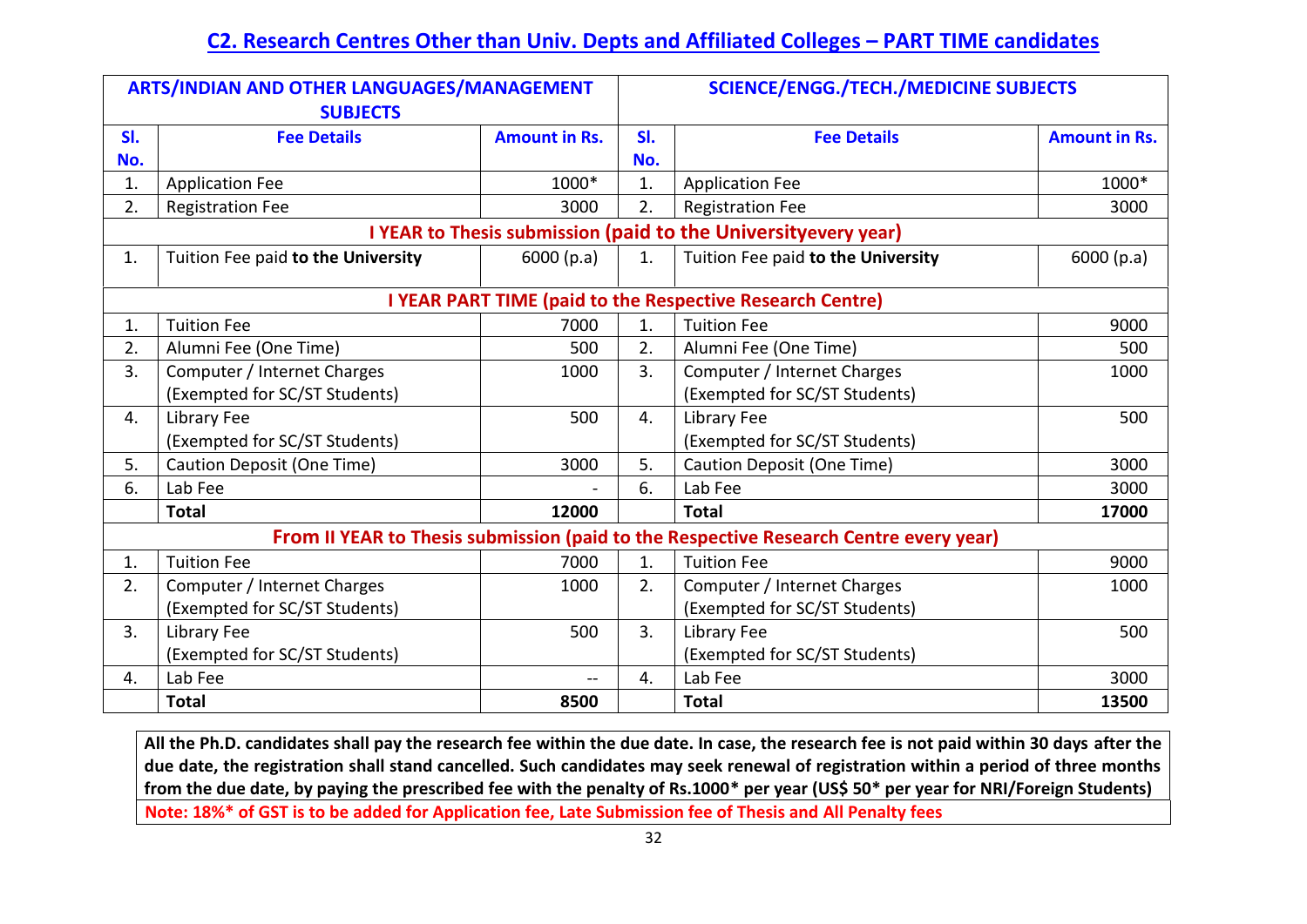|                                                                      | <b>Indian Students</b> | <b>NRI/Foreign</b>    |  |  |  |  |  |
|----------------------------------------------------------------------|------------------------|-----------------------|--|--|--|--|--|
| <b>Fee Details</b>                                                   | <b>Amount in Rs.</b>   | <b>Students</b>       |  |  |  |  |  |
|                                                                      |                        | <b>Amount in US\$</b> |  |  |  |  |  |
| <b>For Candidates</b>                                                |                        |                       |  |  |  |  |  |
| Change of Guide                                                      | 2000                   | 100                   |  |  |  |  |  |
| Change of Centre                                                     | 2000                   | 100                   |  |  |  |  |  |
| Course-work marksheet                                                | 500                    |                       |  |  |  |  |  |
| Change of Title after Synopsis Submission                            | 2000                   | 100                   |  |  |  |  |  |
| Conversion from Full-Time to Part-time and vice-versa(one time only) | 2000                   |                       |  |  |  |  |  |
| Penalty fee for Research fee                                         | 1000 per year *        | 50 per year *         |  |  |  |  |  |
| One year Extension for Ph.D. program                                 | 5000*                  | 200*                  |  |  |  |  |  |
| Penalty fee for Extension                                            | 2000*                  | 100*                  |  |  |  |  |  |
| Re-Registration for Ph.D. program                                    | 10000*                 | $300*$                |  |  |  |  |  |
| Registration Revoke fee                                              | 30000*                 |                       |  |  |  |  |  |
| Submission of Synopsis: a) Fee for First Submission                  | 5000                   | 500                   |  |  |  |  |  |
| b) Resubmission and Revision                                         | 3000*                  | 300*                  |  |  |  |  |  |
| <b>Submission of Thesis</b>                                          | 6000                   | 300                   |  |  |  |  |  |
| Revised Thesis be referred to the Supervised for verification        | 500                    | --                    |  |  |  |  |  |
| Revised Thesis be sent to Examiner's for re-evaluation               | 2000                   | --                    |  |  |  |  |  |
| Penalty fee for Corrected/Revised Thesis for the Supervisor          | 200*                   | --                    |  |  |  |  |  |
| Penalty fee for Corrected/Revised Thesis for the Examiner            | 500*                   |                       |  |  |  |  |  |
| <b>Postal Charges</b>                                                | Actuals                | 100                   |  |  |  |  |  |
| <b>Thesis Submission Certificate</b>                                 | 500                    | --                    |  |  |  |  |  |
| Compliance Certificate                                               | 500                    |                       |  |  |  |  |  |
| <b>Provisional Certificate</b>                                       | 200                    | 20                    |  |  |  |  |  |
| <b>Genuineness for Provisional Certificate</b>                       | 1000                   | --                    |  |  |  |  |  |
| <b>Publication of Thesis</b>                                         | 1000                   |                       |  |  |  |  |  |

# **D. OTHER RELATED FEE DETAILS applicable to all Candidates/Supervisors/Centres**